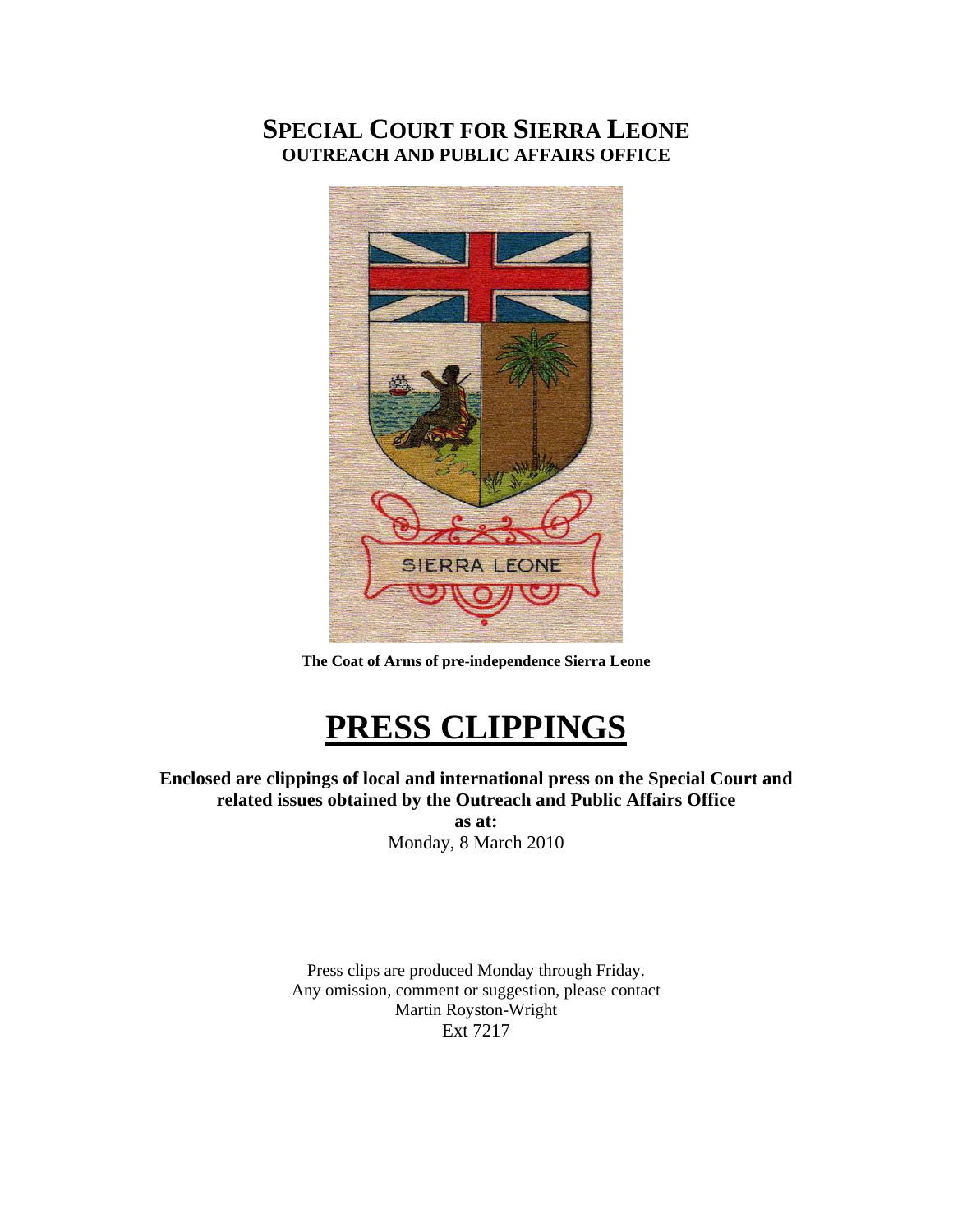| <b>Local News</b>                                                                       |             |
|-----------------------------------------------------------------------------------------|-------------|
| Witness Says Charles Taylor Wanted to Empower Liberian People / Premier News            | Page 3      |
| Witness Defends Taylor on Freetown Invasion / Concord Times                             | Page 4      |
| Fambul Tok to Hold More Reconciliation Meetings / Awoko                                 | Page 5      |
| Message of Gratitude / Independent Observer                                             | Page 6      |
| <b>International News</b>                                                               |             |
| Witness Says Charles Taylor Did Not Help Sierra Leonean Rebels/ Charlestaylortrial.org  | Pages 7-9   |
| UNMIL Public Information Office Media Summary / UNMIL                                   | Pages 10-14 |
| Lebanon Tribunal Beset by Problems That Plague any International Court / The Daily Star | Pages 15-19 |
| Two Testify As Lubanga Defense Reels Off Complaints / Lubanga Trial Website             | Pages 20-21 |
|                                                                                         |             |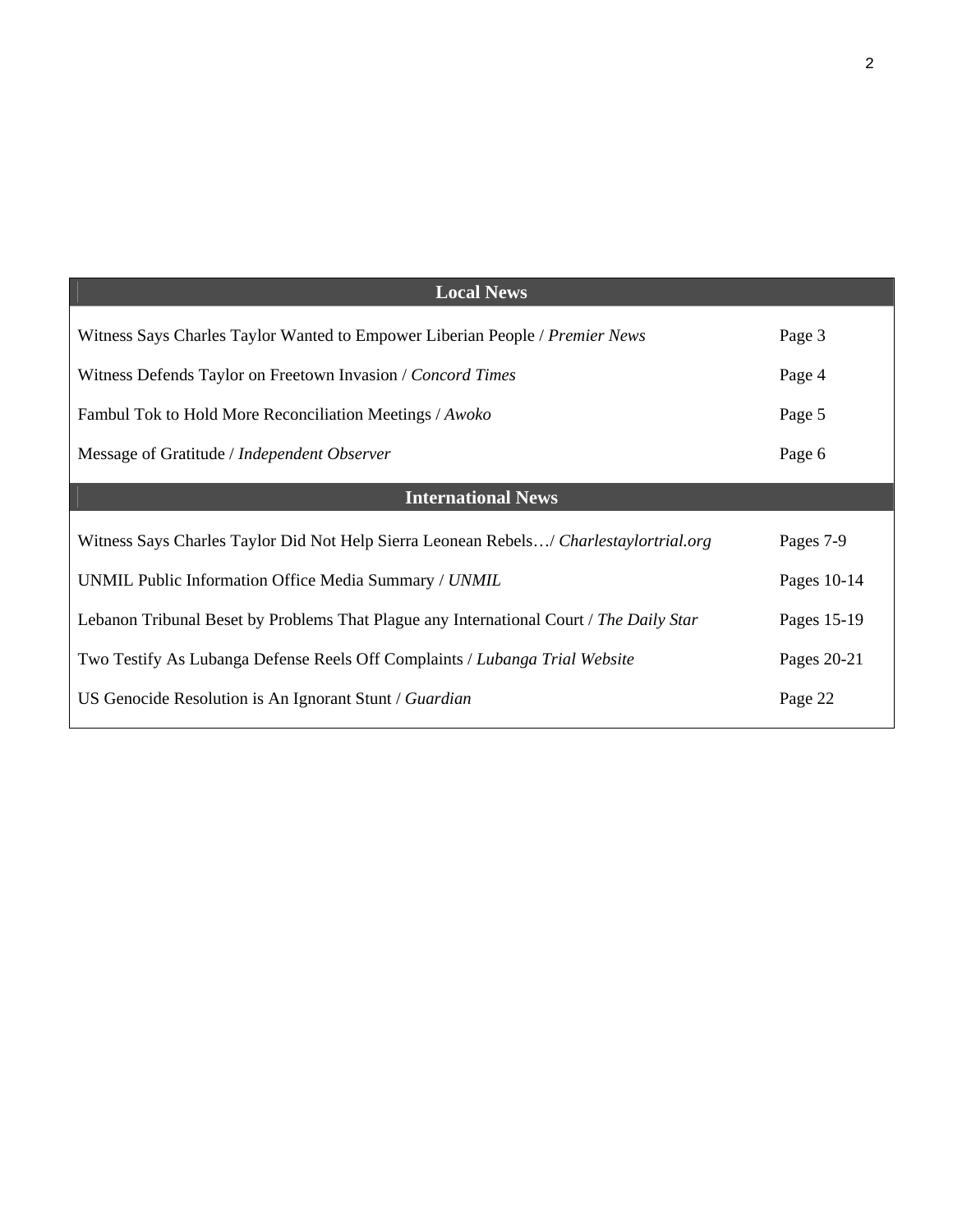## **Charles Taylor Trial Witness Says Taylor Wanted To Empower Liberian People**

Tharles Taylor wanted power to empower the aim of liberating Africans from "neo-Liberian people to develop their country, a colonialism. defense witness told Special Court for Sierra Leone judges on Thursday as he testified about the told the court that the document called on all former president's motivation to wage a rebel war in revolutionaries around the world to come the West African country of Liberia.

The witness, only identified by pseudonym number DCT-125 started his testimony the day before and is testifying as a protected witness whose identity cannot be disclosed to the general public.

When he started giving his evidence, the witness' testimony was heard mostly in private session to the exclusion of the general public.

In his testimony, the witness testified in open session but with voice and image distortion, meaning, no one can identify his face and voice.

The witness described himself as a founding member of the Mataba: that is, the "Libyan Bureau" which provided military and ideological training for revolutionaries from different parts of the world. Testifying about the character of Mr. Taylor, the witness described the former Liberian president as a very secretive person and an "intellectual bourgeois capitalist" a description which drew a smile from the very attentive Mr. Taylor.

The witness said that like Mr. Taylor, he is a Pan-Africanist who was trained in Libya alongside other revolutionaries from Sierra Leone, Liberia, Nigeria, South Africa, Namibia, Zaire (now Democratic Republic of Congo) and many other countries with an

Reading from the Mataba manifesto, the witness together and fight against "state sponsored terrorism.'

Mr. Taylor is accused of providing support to the Revolutionary United Front (RUF), a Sierra Leonean rebel group which prosecutors say committed heinous crimes in Sierra Leone such as rape, murder and "terrorizing the civilian population." Some prosecution witnesses also testified before Special Court for Sierra Leone judges that with Mr. Taylor's involvement, terrorist operatives from the fundamentalist group Al Qaeda visited Liberia and RUF controlled territories in Sierra Leone. Defense counsel for Mr. Taylor, Courtenay Griffiths, today asked the witness the Mataba's position on terrorism.

"The Mataba, according to our aim and objectives, is not a terrorist organization. The Mataba is a combination of all revolutionary forces to device strategies to face imperialism and its allies wherever they are," the witness said.

Prosecutors have alleged that Mr. Taylor met with RUF leader Foday Sankoh at the Mataba in Libya in the mid to late 1980s and that the two men formed a common plan to destabilize the West



African sub-region through assistance to each other in their respective wars in Liberian and Sierra Leone. Mr. Taylor has denied these assertions, insisting that he never met Mr. Sankoh in Libya. He has denied providing support to RUF rebels in Sierra Leone.

There was no hearings on Friday and Monday as the court room will be used for other trials conducted by the International Criminal Court  $(ICC).$ 

Witness DCT-125's testimony will continue on Tuesday.

Culled from www.charlestaylortrial.com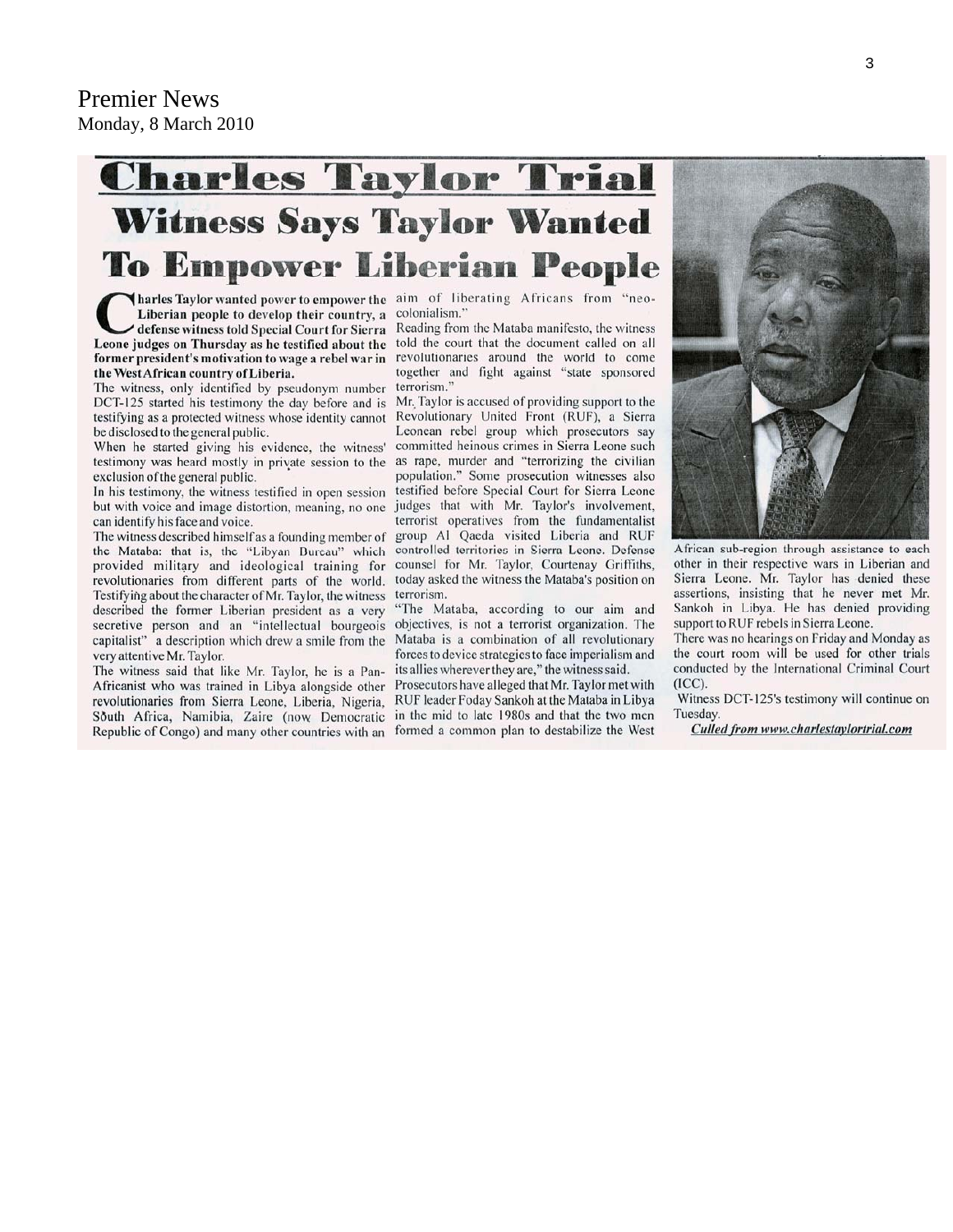# Witness defends Taylor on Freetown invasion

Defence witness Yanks Smythe has ended his testimonies at the Special Court for Sierra Leone declaring that neither Charles Taylor nor any member of his security participated in the invasion of Freetown on January 6. 1999. Before the end of his re-direct examination, the witness said former Liberia special security service director, Benjamin Yeaten's signature was forged on a prosecution document shown to him in court. The defence second witness took the stand with certain protective measures.

According to Smythe, his former boss played no role in the invasion of Freetown. denying prosecution allegation that Taylor contributed arms and fighting forces during the invasion of the Sierra Leonean capital.

The witness further denied that no member of Charles Taylor's security apparatus assisted the invading forces, but defence lawyer Morris Anyah pressed the witness about the prosecution allegation.

Smythe also described as

incorrect a prosecution document bearing the name of former special security service director, Benjamin Yeaten. The document titled 'Operation Orders' prepared by one prosecution witness, Abu Keita who allegedly served in Taylor's government, spelled Benjamin differently.

Defence lawyer Anyah asked the witness about the authenticity of the spelling of Benjamin Yeaten's name and the accuracy of his signature in the prosecution document.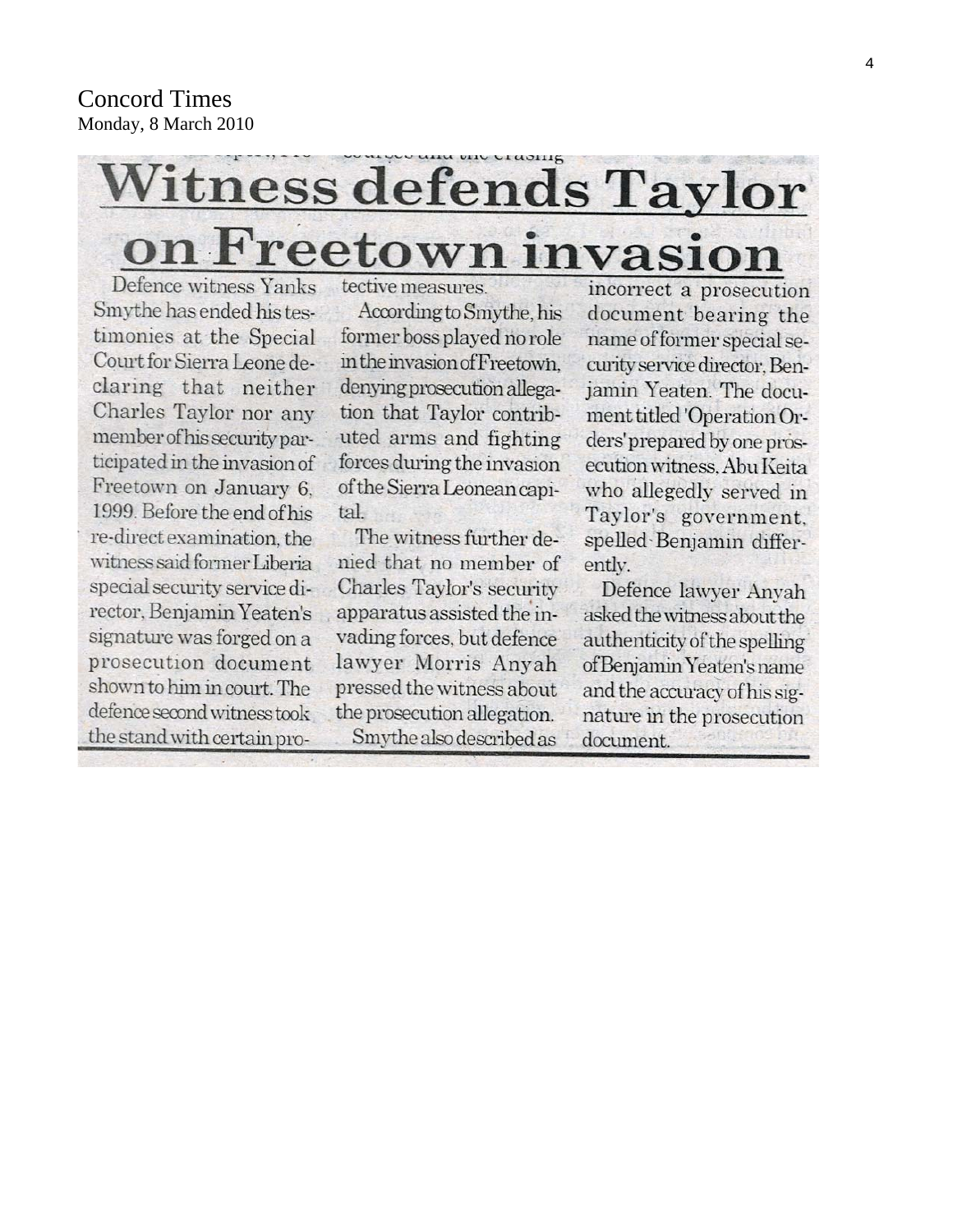Awoko Monday, 8 March 2010

# **Famhul Tok to hold m**

Fambul Tok, a face to face community owned and leading Reconciliation Programme has planned a series of activities in Kailahun, Moyamba, Kono and Koinadugu Districts to commemorate its second anniversary. Fambul tok conducts their reconciliation programmes through confession, forgiveness and reconciliation using traditional processes. In March, they will hold reconciliation ceremonies in Njaluahun Chiefdom, Kargbo section and Kissi Tongi Chiefdom in the Kailahun District. In Moyamba, it will be done in the Kaiyamba Chiefdom in the Kpange section and Angiboya Section respectively.

Other reconciliation activities will be conducted in the Nimiyama and Gbense chiefdom whilst in Koinadugu, it will be held in Sengbe chiefdom. They will also use football as a way of promoting reconciliation.

A new initiative programme will also be held which will be aimed at creating a wider forum where women in the various communities can periodically meet and freely discuss issues affecting them.

Fambul Tok International encapsulates the unique tradition of addressing conflict within the safety of a family setting.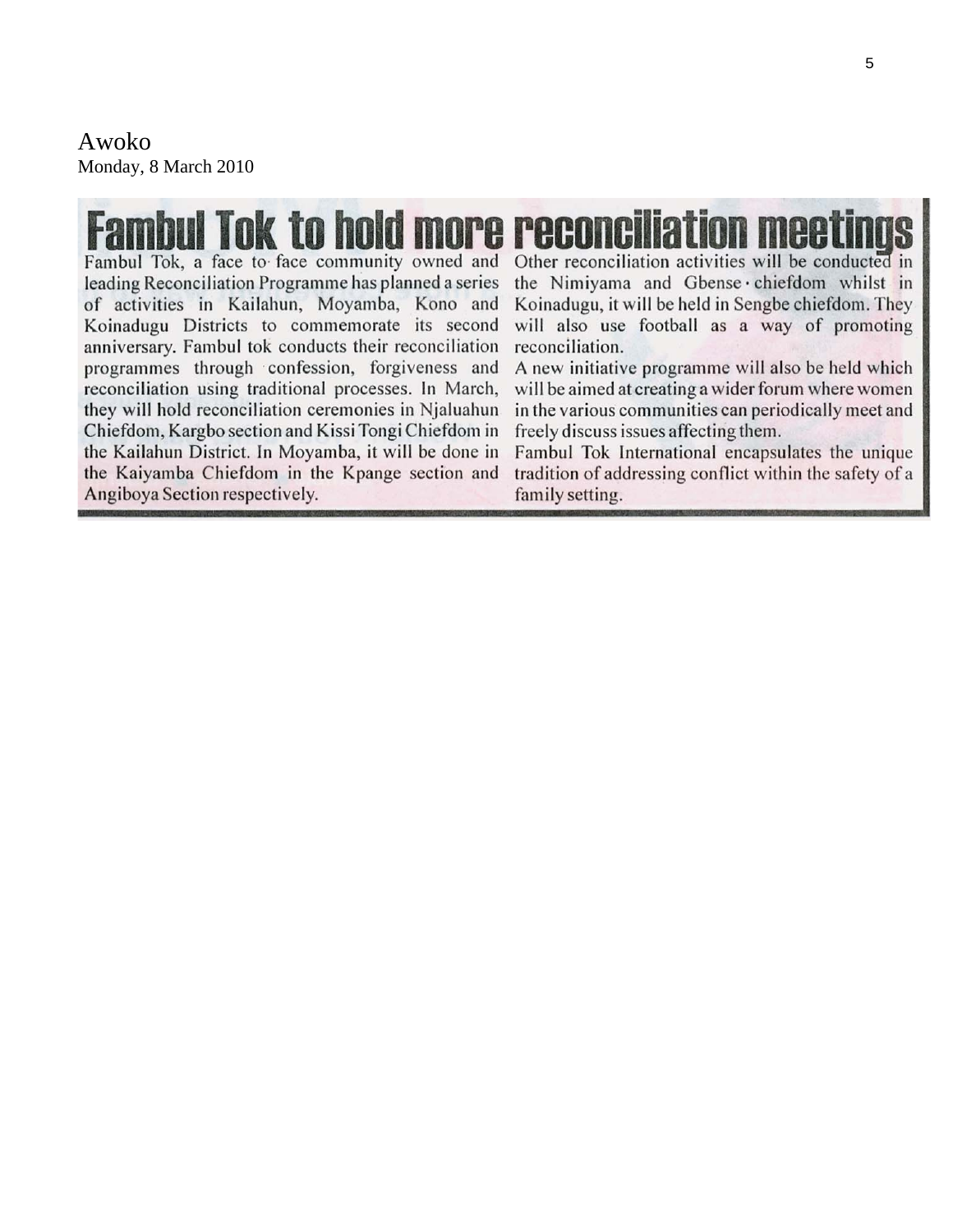

Once again, thank you for all your support.

Michael von der Schulenburg **Executive Representative of the Secretary- General** 

Return City Council City

io stor sus sved smot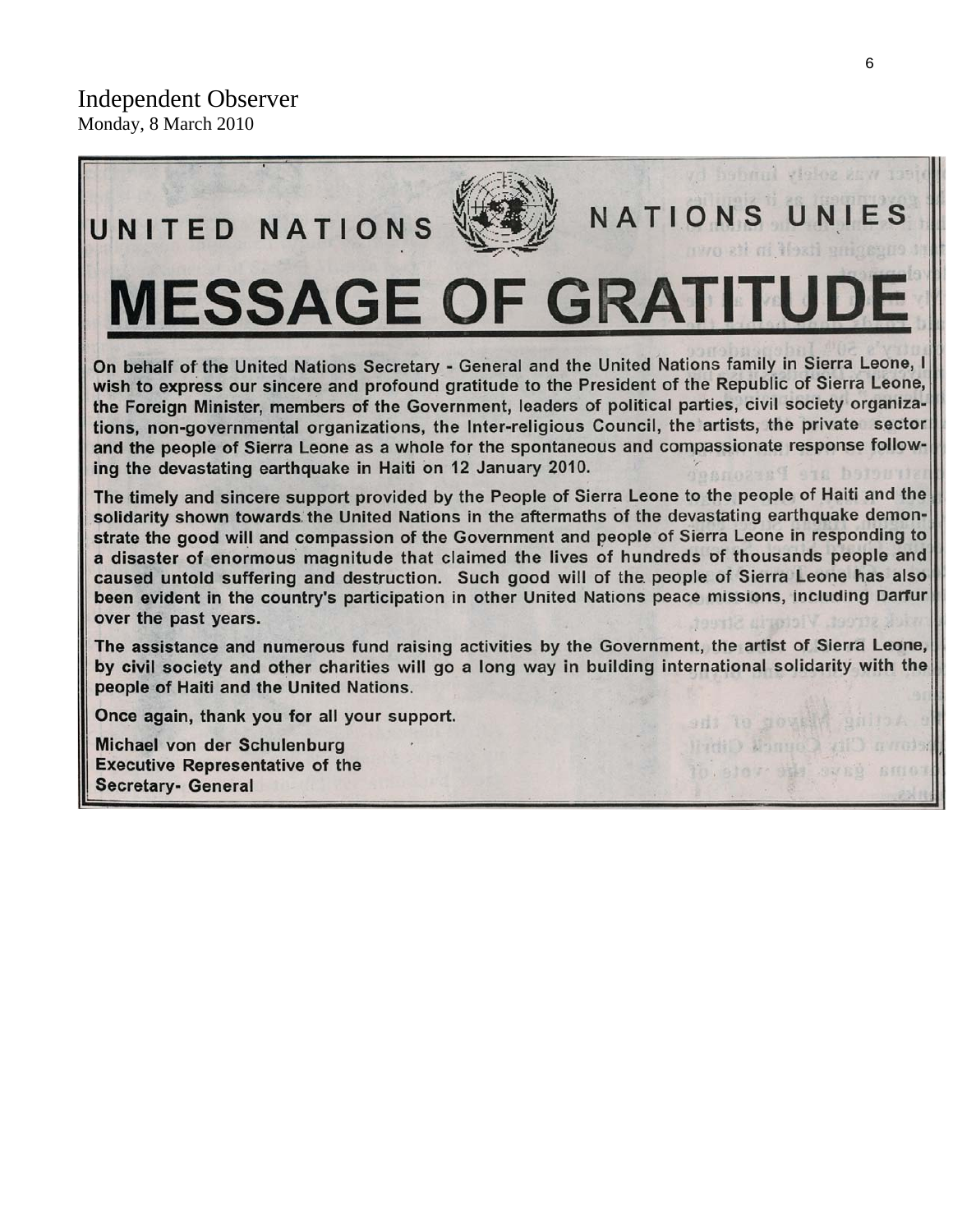## Charlestaylortrial.org Saturday, 6 March 2010

#### **[Witness Says Charles Taylor Did Not Help Sierra Leonean Rebels To Attack Freetown In 1999,](http://www.charlestaylortrial.org/2010/03/06/witness-says-charles-taylor-did-not-help-sierra-leonean-rebels-to-attack-freetown-in-1999-prosecutors-say-his-evidence-is-inconsistent/)  [Prosecutors Say His Evidence Is Inconsistent](http://www.charlestaylortrial.org/2010/03/06/witness-says-charles-taylor-did-not-help-sierra-leonean-rebels-to-attack-freetown-in-1999-prosecutors-say-his-evidence-is-inconsistent/)**

#### By Alpha Sesay

Charles Taylor did not provide support to Sierra Leonean rebel forces in their attack on the West African country's capital Freetown in 1999, said the former president's first defense witness who concluded his testimony this week. Prosecutors, on the other hand, accused the witness of giving testimony which was inconsistent with his own written statement and with Mr. Taylor's evidence as well.

Mr. Yanks Smythe, a Gambian national who was a member of Mr. Taylor's National Patriotic Front of Liberia (NPFL) rebel group and who, upon attaining Liberian citizenship was appointed by Mr. Taylor as Liberia's top diplomat to Libya and Tunisia, told the court that neither Mr. Taylor nor his security forces supported or participated in the Sierra Leonean rebel attack on the country's capital Freetown in 1999.

Mr. Yanks' testimony – consistent on this point with Mr. Taylor's own testimony — stands in contrast to that of several prosecution witnesses, who had testified that the former Liberian president provided the support needed for the rebels to attack Freetown. Prosecution witnesses had also testified that both Mr. Taylor and his Special Security Services (SSS) director, Benjamin Yeaten, were in radio contact with one of the top Sierra Leonean rebels, Sam Bockarie, during the attack. In his re-examination on Wednesday, Mr. Smythe dismissed the allegations as lies, adding that no member of Mr. Taylor's security apparatus travelled to Sierra Leone for the operation.

"To your knowledge, were any employees or members of the SSS during that period of time engaged in any fighting in Sierra Leone?" Mr. Taylor's defense counsel, Mr. Morris Anyah, asked the witness in re-examination, as he sought to clarify allegations that Mr. Taylor sent fighters to help the rebel forces in the 1999 invasion of Freetown.

"No, to my knowledge, none of the SSS were involved in any fighting in Sierra Leone," the witness responded.

Seeking to clarify the issues further, Mr. Anyah asked the witness whether "to your knowledge, were any members of the SSS, in particular Benjamin Yeaten, engaged in any radio communications with persons in Sierra Leone during that period of time?"

Again, Mr. Smythe responded that "to my knowledge, no."

Earlier on Monday, the witness dismissed prosecution assertions that his testimony is contradicting that of the former Liberian president, telling the court that neither he, nor Mr. Taylor, is lying to the judges.

During Monday's cross-examination, prosecution counsel Nicholas Koumjian, questioned the witness about Mr. Taylor's presence in the former NPFL headquarter town of Gbarnga. According to Mr. Koumjian, the witness seemed to be contradicting what the former president said in his own testimony. Mr. Koumjian suggested to the witness that in October 1996, Mr. Taylor moved to Gbarnga and instructed Revolutionary United Front (RUF) leader Foday Sankoh via a radio message to go and acquire arms for the RUF. After agreeing with Mr. Koumjian that Mr. Taylor did indeed go to Gbarnga in October 1996, the prosecutor read a portion of Mr. Taylor's previous testimony in which the former president had denied ever going to Gbanga during that period. Upon hearing what Mr. Taylor said about the same incident in his testimony, Mr. Smythe sought to clarify his response, saying that he was in agreement with Mr. Taylor's account.

"You just told us Charles Taylor moved to Gbarnga after the 31st of October 1996, was that correct?" Mr. Koumjian asked the witness.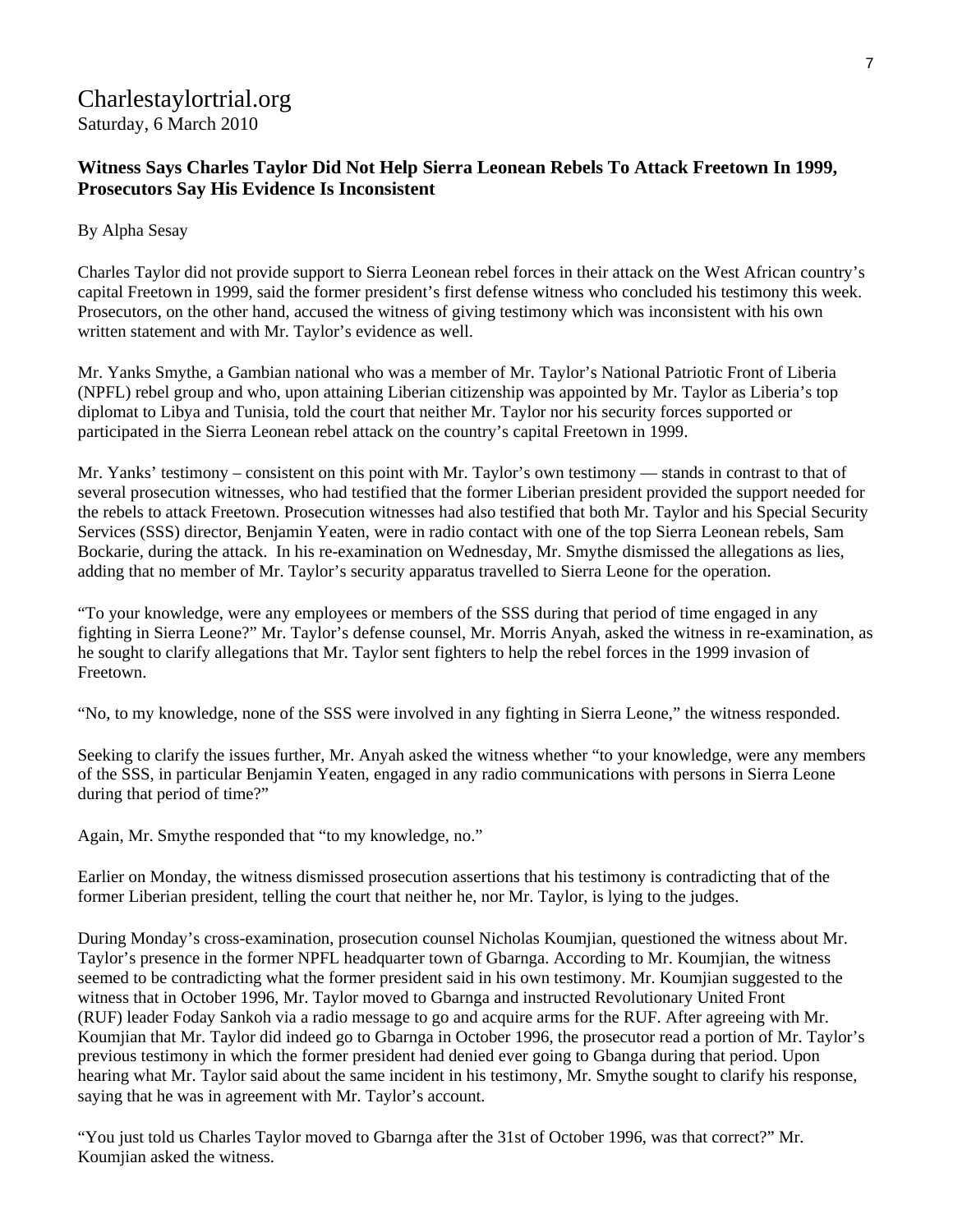The witness responded that "when there was an attack on his life, he left Monrovia during that period and he went to Gbarnga but he never stayed there, he came back to Monrovia, this is what I am saying."

"Sir, who is lying when we talk about Charles Taylor being in Gbarnga in 1996, you or Charles Taylor," Mr. Koumjian again asked the witness.

"Nobody is lying here," the witness responded.

Also in his cross-examination on Monday, Mr. Koumjian attempted to point out that Mr. Smythe's evidence about Mr. Taylor's personal security personnel having heavy weapons also contradicted that of the former president's. prosecutors reminded the court that on September 30, 2009, Mr. Taylor said that he did not even have arms and ammunition to give his personal security personnel and so could not have had same to supply RUF rebels in Sierra Leone. Mr. Taylor had testified that the United Nations took away all his arms and ammunition during the disarmament process in Liberia. Mr. Koumjian on Monday asked the witness to describe the kinds of weapons that Mr. Taylor's personal security carried.

"That weapon is ah, I think its GMG," the witness said, adding that GMG means "General Machine Gun."

Asked whether it was an "anti-aircraft type of weapon," the witness responded that "I don't know what you are talking about, I know it's GMG , General Machine Gun."

"And it was actually somehow fixed to the back of like a Pick Up truck, correct?" Mr. Koumjian enquired further.

"It's in a Pick Up truck," the witness responded.

Mr. Taylor during his testimony told the court that he never had an anti-aircraft weapon during the entire period of the Liberian conflict.

On Tuesday, as prosecutors pointed out inconsistencies in his written statement to defense lawyers and his oral testimony in court, Mr. Smythe said that certain aspects of his written statement were misrepresented.

During Tuesday's cross-examination, Mr. Koumjian tried to point to Mr. Smythe that certain things about which he has testified in court differ from what he had said to Mr. Taylor's defense lawyers when they obtained a statement from him in June 2009. For example, Mr. Koumjian pointed out that the witness has testified in court that Mr. Taylor's NPFL rebel group did not use child soldiers. However, his written statement made to defense lawyers in 2009 differed. In his response, Mr. Smythe said that such inconsistencies were as a result of misrepresentations made of what he had said in his written statement. The witness in his testimony had said that contrary to what prosecution witnesses said in court, there was no group for child soldiers called Small Boys Unit (SBU). He said that the term SBU was created by NPFL commanders who had rescued and were taking care of children abandoned in the frontlines. Mr. Koumjian pointed out that the witness's written statement revealed a different story.

"Mr. Witness, you told the defense last year, didn't you, that there was an SBU unit, that these were under-aged, and they were part of the NPFL," Mr. Koumjian put to the witness.

"This is a complete misrepresentation of what I said, I never said that. This was not what I said," the witness responded.

"The defense invented this, is that what you are saying?" Mr. Koumjian again put to the witness.

"I don't know what you mean by they invented but this is not what I said. I said SBU as I stated in my testimony here, yes, this is what I know about SBU," the witness again responded.

As Mr. Koumjian pressed further on what the words "SBUs were under-aged" meant in his written statement, the witness responded that "I'm saying this is a complete misrepresentation of what I said in my statement. This is not what I said."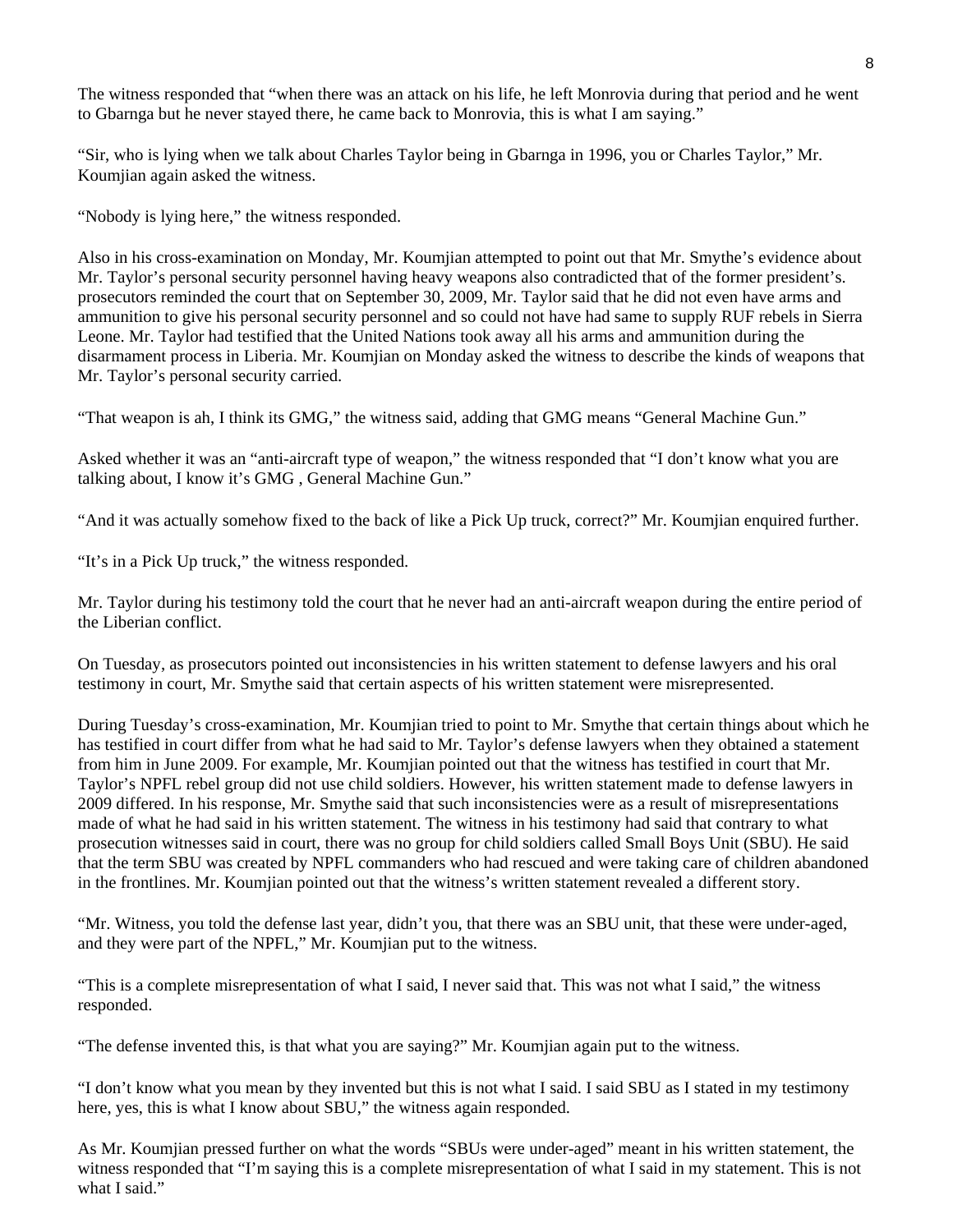Mr. Koumjian also pointed out that while the witness' courtroom testimony said that he never fought on the frontlines for the NPFL, his written statement revealed a different story. In the witness's statement, he was quoted as having taken part in an attack during "Operation Octopus," a 1992 attack on Monrovia by NPFL rebels. The witness insisted that he had again been misrepresented by those who obtained his statement.

9

The witness also in his testimony in court had said that the first time he met Mr. Taylor was in 1987 at the Mataba guesthouse in Libya where Mr. Taylor reportedly lived alongside dissident leaders from Gambia and Sierra Leone. Mr. Koumjian pointed out that the witness's written statement revealed that he had met Mr. Taylor at the Libyan revolutionary training camp Tajura, not Mataba.

Reading from the witness's written statement, Mr. Koumjian quoted that "the first time witness met CT [Charles Taylor] was in 1987 in Tajura, not at Mataba meetings."

Mr. Smythe insisted that that was a complete misrepresentation of what he said. "I never saw Mr. Taylor in Tajura," he said.

While Mr. Smythe in his testimony tried to rebut prosecution evidence against Mr. Taylor, prosecutors during cross-examination also tried to discredit the witness's testimony. Like defense lawyers did with prosecution witnesses under cross-examination, prosecutors also tried to highlight inconsistencies in Mr. Smythe's oral testimony in court and his written statement made to defense lawyers. It will be left with the judges to determine the credibility of the witness and whether his testimony can be relied upon.

As Mr. Smythe ended his testimony on Wednesday, Mr. Taylor's next defense witness took the stand. The witness, DCT 125, is testifying as a protected witness because, like some prosecution witnesses, security reasons demand that his identity not be revealed to the public. Aspects of DCT 125's testimony are heard in private/closed session to the exclusion of the general public. For those parts of his testimony which are heard in open session, the witness is testifying using voice and facial distortion, meaning that members of the public cannot identify his voice and face.

On Thursday, the witness told the court that Mr. Taylor only wanted power to empower the Liberian people to develop their country.

"Charles Taylor wanted power, control his people and to empower them with the authority to develop their country in Liberia," the witness said today as he testified about the former president's motivation to wage a rebel war in the West African country of Liberia.

The witness described himself as a founding member of the Mataba: that is, the "Libyan Bureau" which provided military and ideological training for revolutionaries from different parts of the world. Testifying about the character of Mr. Taylor, the witness described the former Liberian president as a very secretive person and an "intellectual bourgeois capitalist" — a description which drew a smile from the very attentive Mr. Taylor.

Reading from the Mataba manifesto, the witness told the court that the document called on all revolutionaries around the world to come together and fight against "state sponsored terrorism."

Mr. Taylor is accused of providing support to the RUF, a Sierra Leonean rebel group which prosecutors say committed heinous crimes in Sierra Leone such as rape, murder and "terrorizing the civilian population." Some prosecution witnesses also testified before Special Court for Sierra Leone judges that with Mr. Taylor's involvement, terrorist operatives from the fundamentalist group Al Qaeda visited Liberia and RUF controlled territories in Sierra Leone. Defense counsel for Mr. Taylor, Courtenay Griffiths, today asked the witness the Mataba's position on terrorism.

"The Mataba, according to our aim and objectives, is not a terrorist organization. The Mataba is a combination of all revolutionary forces to device strategies to face imperialism and its allies wherever they are," the witness said.

DCT 125's testimony continues on Tuesday.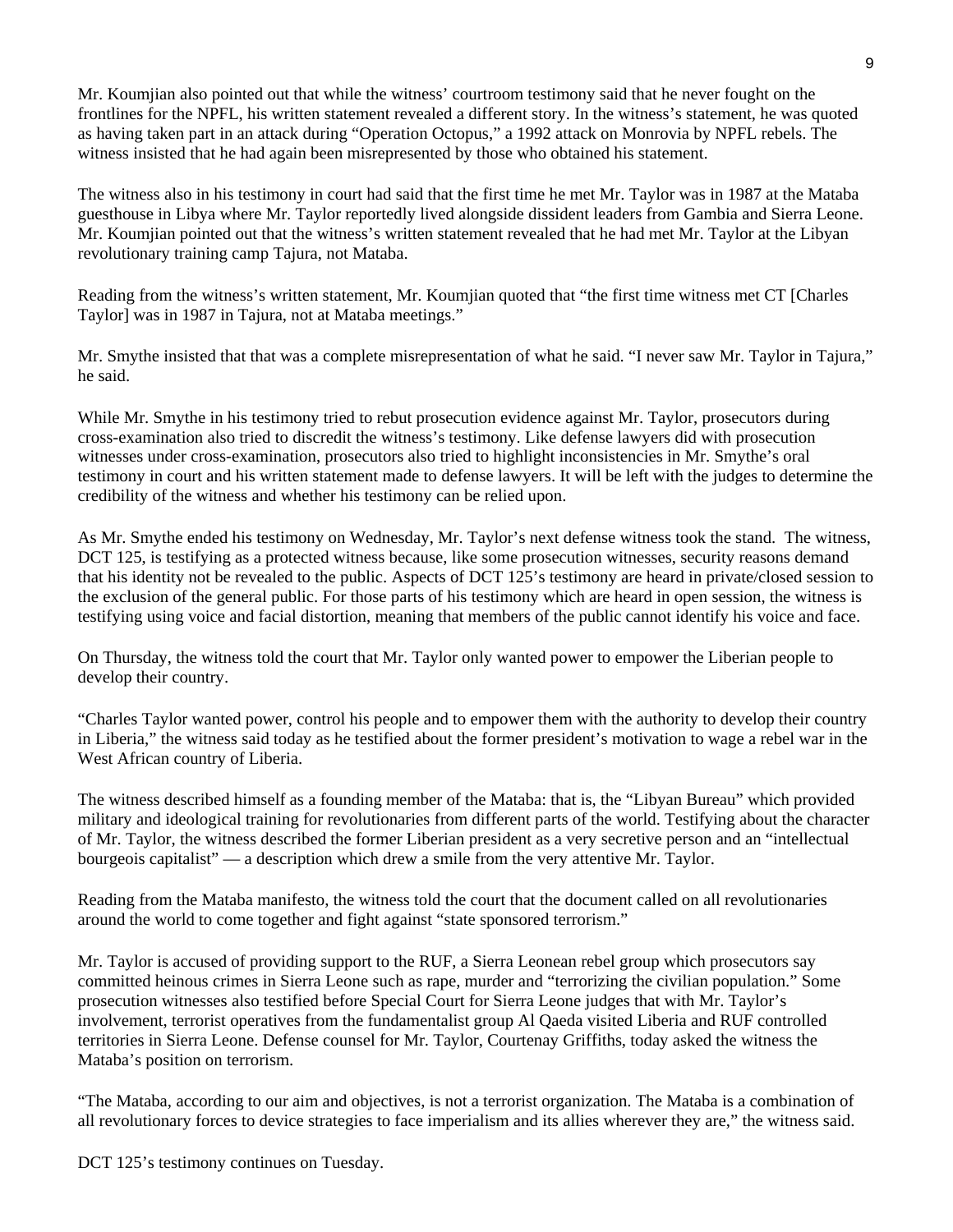

United Nations Mission in Liberia (UNMIL)

## **UNMIL Public Information Office Media Summary 5 March 2010**

*[The media summaries and press clips do not necessarily represent the views of UNMIL.]* 

## **International Clips on Liberia**

## **Charles Taylor Wanted Power to Empower the Liberian People to Develop Their Country, Witness Says**

Mar 05, 2010 (CharlesTaylorTrial.org/All Africa Global Media via COMTEX) -- Charles Taylor wanted power to empower the Liberian people to develop their country, a defense witness told Special Court for Sierra Leone judges today. "Charles Taylor wanted power, control his people and to empower them with the authority to develop their country in Liberia," the witness said today as he testified about the former president's motivation to wage a rebel war in the West African country of Liberia. The witness, only identified by pseudonym number DCT-125 started his testimony yesterday. The witness is testifying as a protected witness whose identity cannot be disclosed to the general public. When he started giving his evidence yesterday, the witness' testimony was heard mostly in private session to the exclusion of the general public. In his testimony today, the witness testified in open session but with voice and image distortion, meaning, no one can identify his face and voice.

## **International Clips on West Africa Guinea**

#### **Guinea Ensure Redress for Stadium Massacre Victims With Elections Promised, Transitional Government Needs to Make Progress on Rule of Law**

March 5, 2010

(Dakar) Reuters- Guinea's new transitional government should take concrete steps to ensure redress for victims of the September 2009 massacre of more than 150 opposition supporters in a stadium in the capital, Conakry, Human Rights Watch said today in a letter to the new government. The government should also locate the bodies of those still missing and suspend officials implicated in the massacre and its aftermath, Human Rights Watch said. Human Rights Watch called on the interim president, Brigadier General Sékouba Konaté, and transitional prime minister, Jean-Marie Doré, to take concerted action in accordance with international standards to prevent, investigate, and prosecute human rights violations committed by Guinea's security forces.

## **Ivory Coast**

## **Meal cuts in Cote d'Ivoire 'may fuel unrest'**

By REUTERS Posted Friday, March 5 2010

The amount of food given to 430,000 schoolchildren in Cote d'Ivoire has been cut in half due to lack of funding, and the World Food Programme (WFP) said on Friday it could fuel unrest in the world's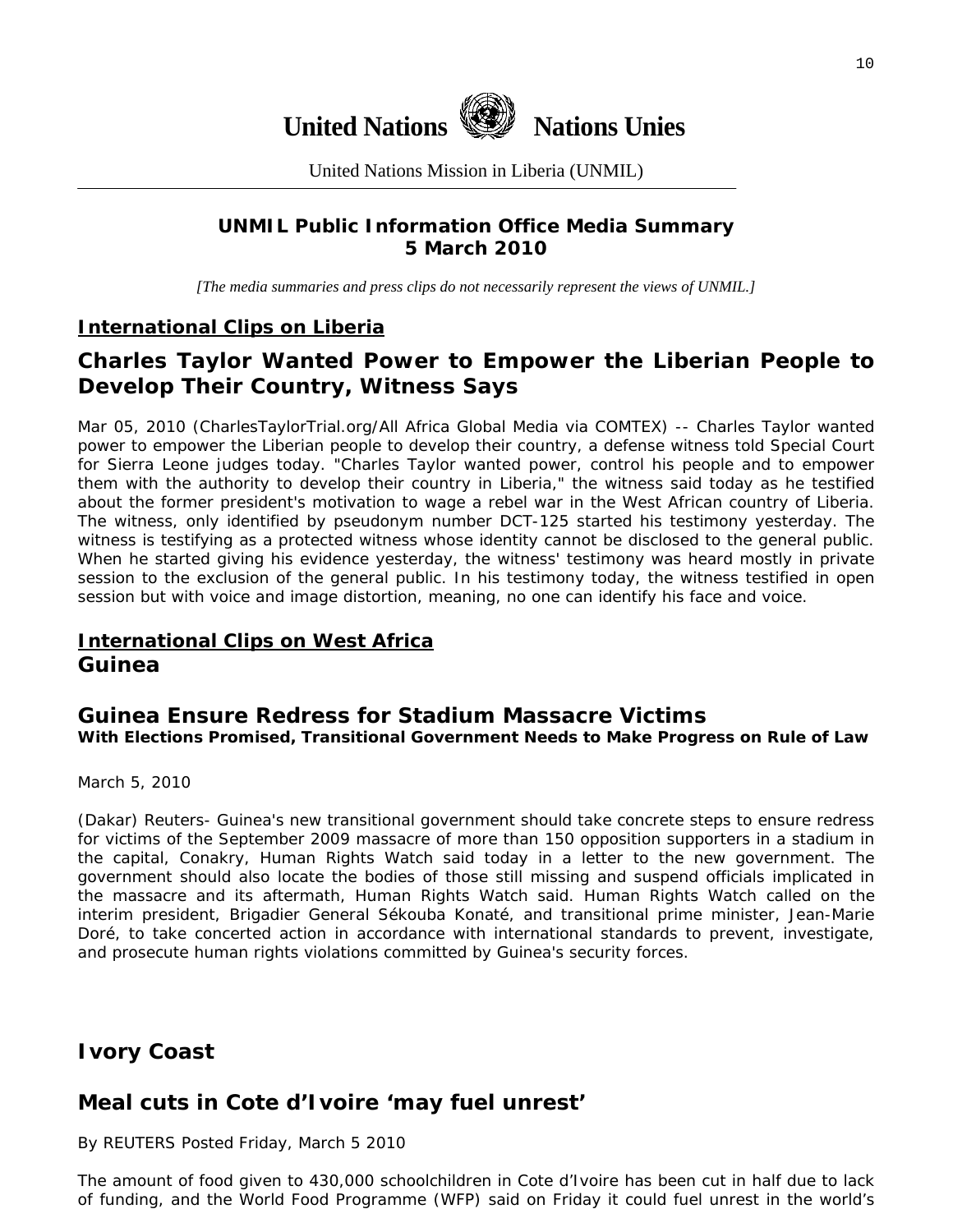top cocoa grower. "Unless we secure \$6 million in funding soon, we will have to completely cut rations in April," WFP spokeswoman Emilia Casella told a briefing. The funds would cover the programme until June. "There is concern for social cohesion and stability. When people are hungry it can affect the stability of an area," she added. Nearly 50 per cent of children in parts of north and west Cote d'Ivoire suffer from chronic malnutrition, the United Nations agency said. Long-delayed elections in the West African nation sparked violent protests last month after President Laurent Gbagbo disbanded the government and electoral commission. The opposition announced on February 26 it was joining the new government and called off the protests in the country, where crisis has persisted since a 2002-03 civil war split it in two.

## **Ivory Coast crisis cools—for now**

#### 03/05/2010

ABIDJAN, Ivory Coast (AP)—With the formation of a new government, Ivory Coast has defused a political crisis that triggered deadly riots—but has also allowed the embattled president to postpone long-promised elections by at least two months. Three weeks ago, President Laurent Gbagbo dissolved the government in a country that was once a model of political stability and an economic powerhouse. Violent opposition protests followed. At least five people died before the opposition agreed to join a new government. But the composition of the new government, which was announced Thursday, is little different from the old one. It is composed of 16 ministers from the president's camp, 13 of whom served in the last government. The opposition replaced all but three of its 11 ministers but still retains an opposition member as head of a nearly identical electoral commission. "One wonders why he dissolved the government," said Alassane Ouattara, who will be one of Gbagbo's main opponents in a presidential election. "The framework of the government is 90 percent of what it was before." There is one notable difference: The presidential elections which were slated for the beginning of March now won't be held before May, at the earliest.

#### **Local Media – Newspaper**

#### **LNP Clarifies Capitol Bye-Pass Mob Violence, Contradicts Justice Ministry**

(Heritage, The Informer, The Inquirer and Liberia Journal)

- The Liberia National Police (LNP) has clarified that the Police Support Unit (PSU) officer who allegedly shot and killed 52-year old Preston Davies was not in pursuit of any criminal gang.
- The Police latest clarification contradicts Justice Minister's earlier pronouncement that Chief Inspector Amos Tutu acted in self-defense after he was allegedly attacked while carrying out an arrest of a criminal gang.
- The PSU officer was allegedly sprayed with gasoline and burnt to death by an angry mob in reprisal style late Saturday in Monrovia.
- Inspector General Marc Amblard said though the PSU officer was not on an official duty his alleged action does not in anyway warrant mob action.
- Mr. Amblard however said the police have arrested several suspects including the provider of the alleged gasoline and warned of more arrest in connection to the Capitol Bye-pass mob violence.
- He said investigation is underway to establish circumstances surrounding the interaction between the PSU officer and Preston Davies that led to their deaths.

#### **Police Gives Update on Lofa Violence**

(The News, Heritage, Liberia Journal, Public Agenda and Front Page)

- Authorities of the Liberia National Police (LNP) Thursday disclosed that four people were killed and twenty-five others wounded during the recent violence in Voinjama, Lofa County.
- The Police clarification comes amidst conflicting reports on the number of persons killed in the violence.
- The LNP has however confirmed that calm has finally returned to Voinjama with the arrest of at least twenty-nine suspects in connection to the violent situation.
- Police chief Marc Amblard said ten single-barrel guns and twenty-nine rounds along with several cutlasses were confiscated and are being processed into evidence.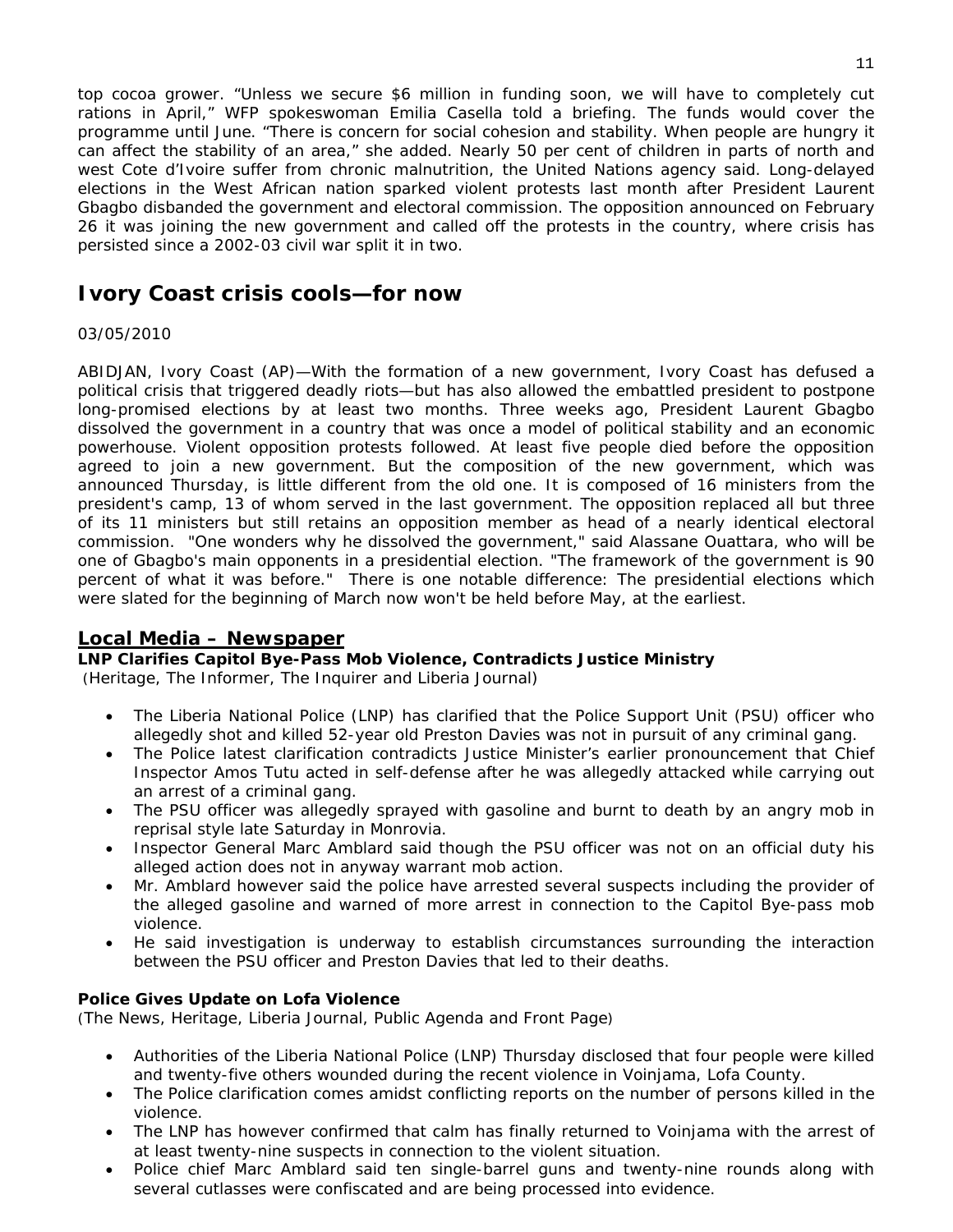- He said the violence situation led to the burning of twenty-three houses, three churches and two mosques as well as the looting and subsequent burning of several business centres.
- The Police Inspector General said the presence of the Emergency Response Unit will be maintained in the troubled region until several ongoing interventions are concluded.

#### **Several Arrested For Vandalizing Sierra Leonean Refugees Homes**

(The Inquirer)

- Latest reports from Grand Cape Mount County say several persons have been arrested for allegedly vandalizing and looting some new housing units that are being constructed for use of Sierra Leonean refugees who have chosen to live in Liberia under a reintegration plan reached with the UN Refugee Agency (UNHRC) and Government.
- Reports say the suspects were apprehended while looting some of the doors, windows, ceilings and other facilities on the new housing units is to be used as a residential centre for the refugees under the reintegration plan.

#### **Labour Ministry Maintains New Aliens Work Permit Registration Fees**

(The Inquirer and the Analyst)

- The Ministry of Labour says it has not violated any provision of the Liberian constitution concerning increment of work permit as was claimed by the National Legislature Joint on Labour.
- Labour Minister Tiawon Gongloe maintained that the price of alien work permit remains unchanged.
- Minister Gongloe indicated that if the House Joint Committee on labour matters has any qualm with the increment of work permit fees, they should seek advice from the Temple of Justice, the country's highest court for interpretation.
- The minister said he acted in accordance to laws of the entity says the payment of work permit remains US\$1000.00, instead of US\$450.00.
- Recently, the National Legislature Joint Committee on Labour, Ways, Means and Finance and Judiciary said the Ministry of Labour has no authority to increase work permit fees beyond the one set by the legislature.

#### **High-Power ArcelorMittal Delegation Visits Liberia**

(Daily Observer)

- A high-power delegation of the Group Management Board (GMB) has been visiting Liberia to acquaint itself with the status of the Liberia Iron Ore Project and to also review steps taken to restart the project.
- The board members were led by the Chief Financial Officer, Mr. Aditya Mittal.
- The GMB is the highest decision making body in ArcelorMittal.
- Prior to the Liberian visit, the Mittal delegation made a stop over in the Republic of Guinea, to visit the BHP Billiton Iron Ore assets so as to gain a better impression of the potential that could arise from a Joint Venture with that company.
- It may be recalled that the two companies recently announced they were holding talks which could lead to a possible joint venture.

#### **Security Council To Meet On Liberian Next Week**

(The Inquirer)

- The United Nations Security Council will next Wednesday hold a special consultation on the security situation in Liberia following a report submitted to the body by Secretary General, Ban Ki-Moon.
- The Special Representative of the Secretary-General to Liberia, Ellen Margrethe Loj said the consultation will focus on discussing the progress report of the mission as was contained in Mr. Ban's report to the body.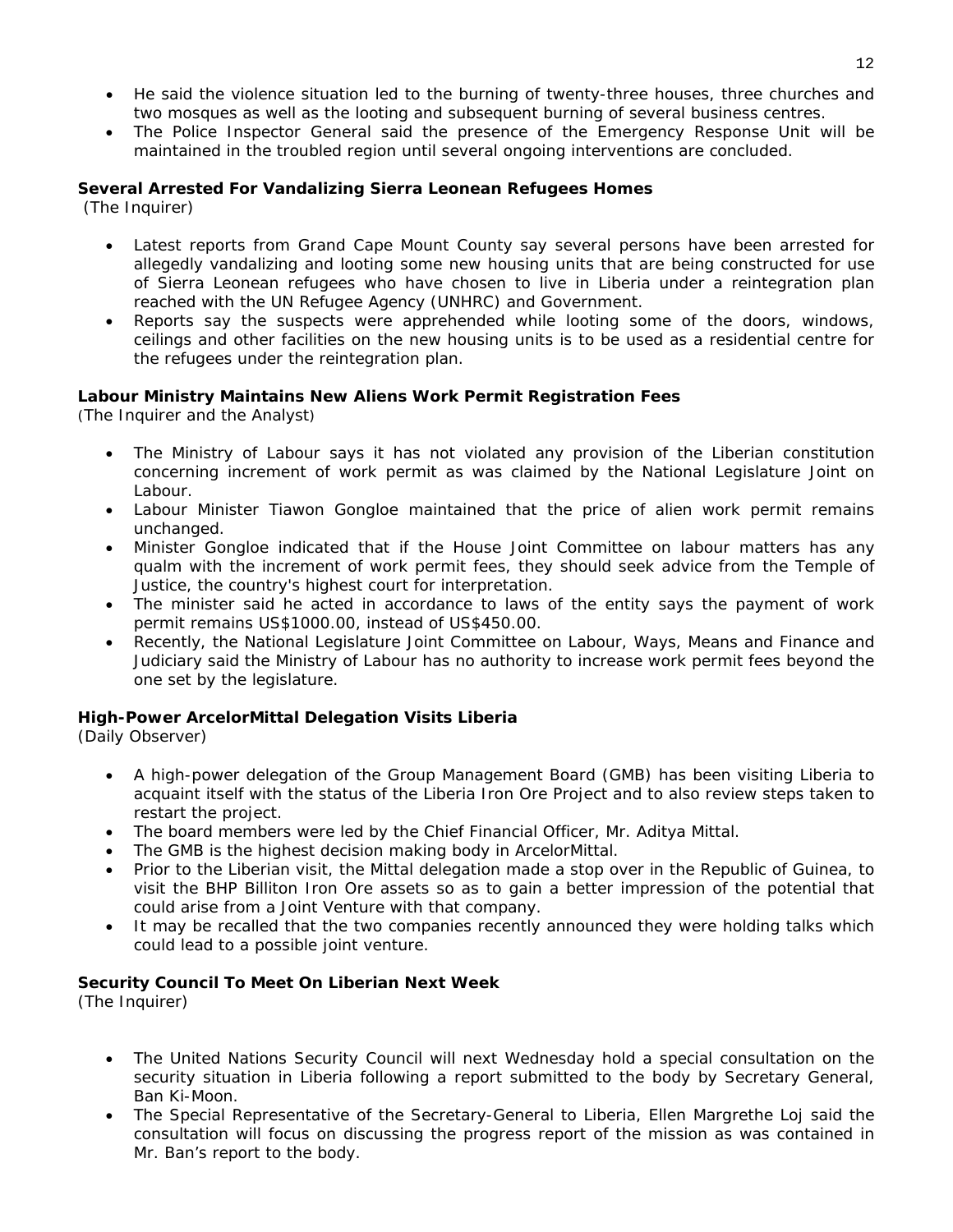• Ms. Loj said the report will look at the Mission's work in Liberia since September last year when the Mission's mandate to remain in Liberia was renewed by the council and extended by an additional year.

#### **"No Plan To Attack Muslims"… Christian Community Writes Interfaith**  (The News)

• The Christian Community in Lofa County says it is in support of peace and would do nothing to undermine the co-existence between Christians and Muslims in the county.

- The Christian Community said there were no plans to attack Muslims but warned Mandingoes who are predominately Muslims against provocation saying they are in the habit of stirring up things.
- The assertion by the group was contained in a statement presented to the Interfaith Mediation Committee which recently visited Voinjama, Lofa County to assess the level of destruction from the violence.

#### **UNMIL/ ERU Deploy In Zorzor… As Ethnic/ Religious Tension Mounts**

(New Democrat)

- [SIC]Following last weekend's violence in Voinjama, Lofa UNMIL troops and officers of the Emergency Response Unit (ERU) have reportedly been deployed in Zorzor, another town in the county as ethnic and religious tension mounts.
- The paper quoting a top police commander said the troops entered Zorzor on Wednesday.
- Meanwhile, Justice and Security chief meeting in Voinjama have reportedly been hearing various political and other demands from the two main rivals in the conflict-ethnic Lormas and Mandingos which observers say were unrealistic and could derail the peace initiative.

#### **Star Radio** *(News monitored today at 09:00 am)*

#### **Deputy House Speaker Wants National Reconciliation Confab Convened**

- Deputy House Speaker Tokpah Mulbah has warned that Liberia will not make progress unless a national reconciliation conference is convened.
- According to him a national reconciliation conference is the best method to resolve whatever bitterness Liberians may have including tribal conflict.

#### **Labour Ministry's Action On Alien Work Permit Is Legal, Says Nimba Lawmaker**

- A Nimba County lawmaker says the action by the Labor Ministry to regulate and determine work permit fees for aliens is consistent with laws.
- Representative Worlea-Saywah Dunah said the policy by the Ministry falls in line with Section 1507 of the Labor Law and said it was unfortunate that the House Plenary could oppose the plan.
- Representative Dunah believes denying the Ministry such responsibility creates the impression that the interest of the expatriate community was being prioritized.

*(Also reported on Truth FM, Sky FM, and ELBC)*

#### **Circuit Court Slams Two men With Life Imprisonment**

- The  $9<sup>th</sup>$  Judicial Circuit Court in Bong County Wednesday sentenced two men to life imprisonment for killing a motorcyclist, Prince Nyan on October 23<sup>rd</sup>, 2009 on the Gbarnga-Kokoyah Road.
- The men during the trial admitted to the commissioned of the crime but accused each other of strangulating the deceased.

#### **One Blood On National Food Security**

- The head of One Blood International says national development is not possible without food security.
- Dr. Kenneth Jackson said unless Liberians get to the point of developing their own food to feed themselves, the Country would remain at the mercy of outside forces.
- According to Dr. Jackson, the external forces will continue to manipulate the Country in a negative form.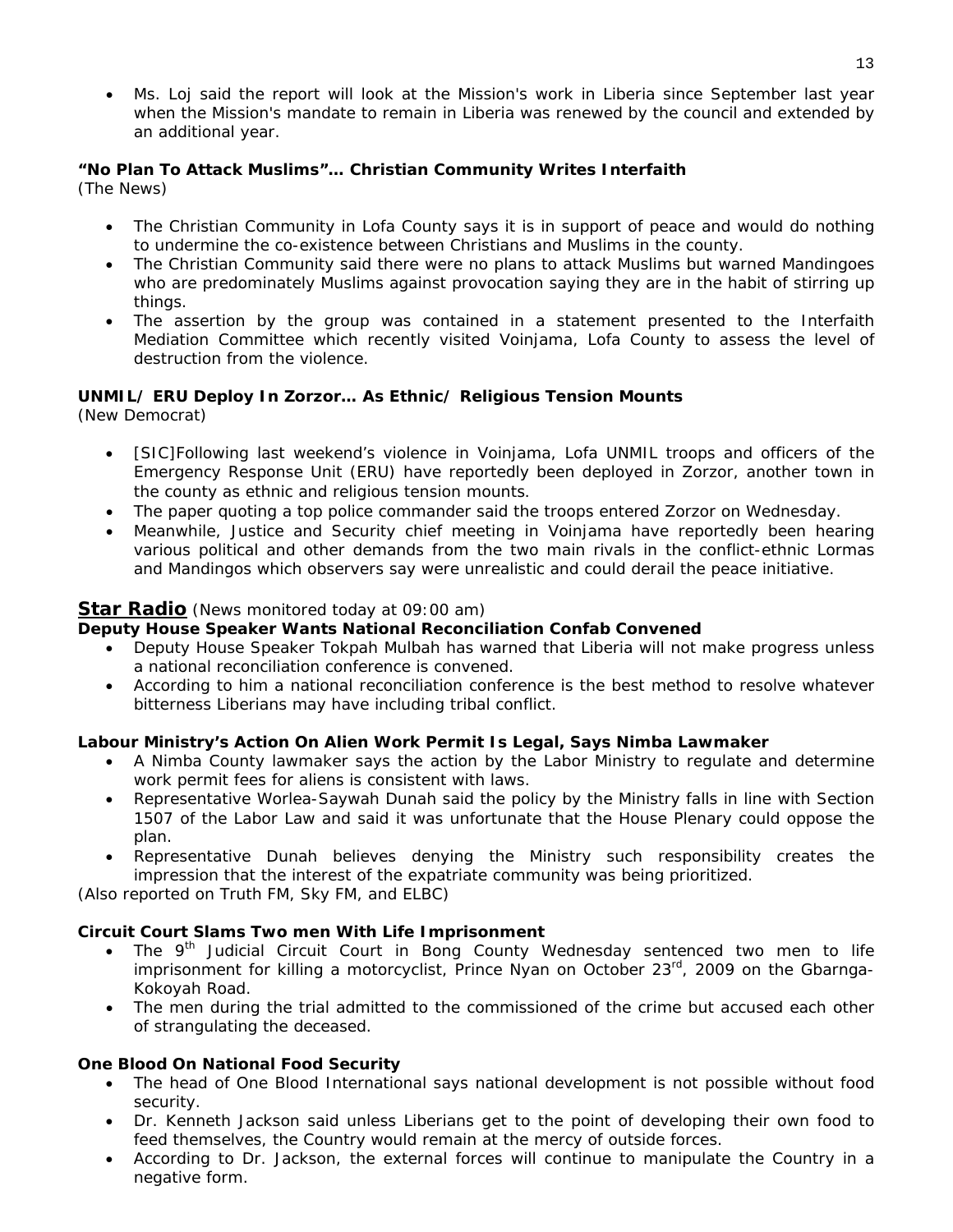• He spoke Wednesday when he was awarded a certificate of appreciation by the Management of a local daily, the Bong Times, which underscored the group's contribution to large scale food production in Bong County.

#### **Radio Veritas** *(News monitored today at 09:45 am)*

#### **GOL Closes Borders with Guinea**

- The Liberian government has reportedly closed its borders with Guinea and told the people of Lofa that the curfew imposed will remain enforce.
- The locals were also told that by Monday of next week more Immigration officers will be deployed at the border.
- The government of Liberia says it will go after those who spread rumors about the incident in Konia that led to residents taken to the streets.
- The government says if they are caught they will be charged with sedition while those who participated in the violence and wanton destruction of properties will be charged with terrorism.

#### **LNP Clarifies Casualties In The Lofa Violence**

 *(Also reported on Truth FM, Sky FM, and ELBC)*

#### **Police In Procedural Error, Says JPC Executive Director**

- The Catholic Justice and Peace Commission (JPC) says there is a procedural error in the police raid of street gas dealers.
- Police Wednesday began raiding street or sidewalk gas dealers in Monrovia following the gruesome death of a Police Support Unit (PSU) officer, Amos Tutu who was burnt to death by an angry crowd.
- JPC executive director Augustine Toe said the Police erred in raiding the sidewalk gas dealers without giving them a prior notice.
- Cllr. Toe argued the gas dealers have been in the gas business on sidewalks for years and that raiding them from the death by the burning of PSU officer is belated and not timely.

#### **Liberian Women Observe International Women Day Monday**

- Women in Liberia will next Monday join their colleagues around the world to celebrate International Women's Day.
- March 8 is celebrated each year as International Women's Day in many parts of the world in recognition to the great achievements of women.
- A Gender Ministry press release says the Day is also intended to reflect on strives women continue to make and the challenges they face.

#### **Truth FM** *(News monitored today at 10:00 am)* **LNP Clarifies Capitol Bye-Pass Mob Violence, Contradicts Justice Ministry**

\*\*\*\*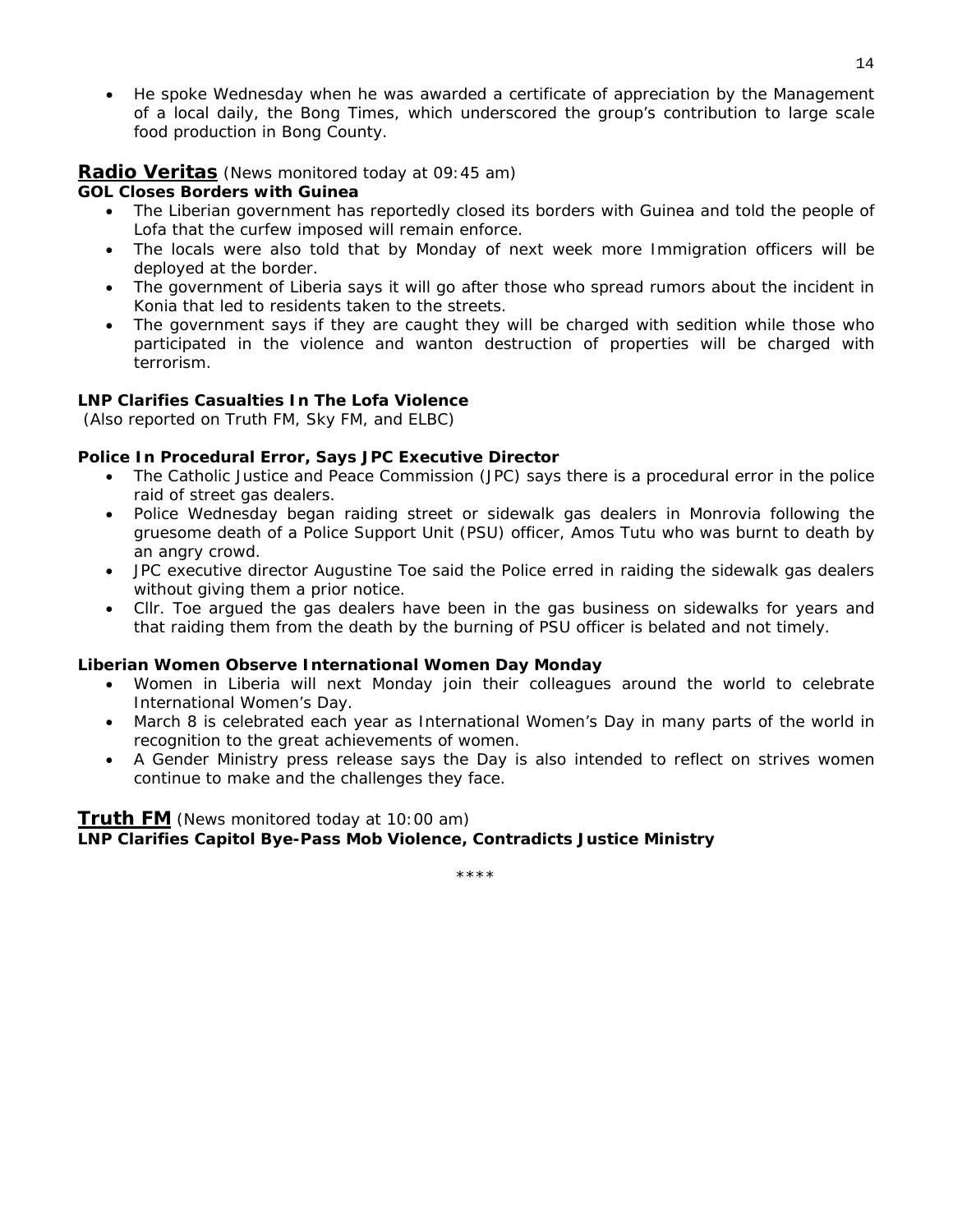## The Daily Star (Lebanon) Monday, 8 March 2010

## **Lebanon Tribunal beset by problems that plague any international court**



Editor's note: The following are excerpts of the Special Tribunal for Lebanon's annual report, which was released Saturday. The Daily Star will publish excerpts of the report over the next three days.

#### **INTRODUCTION**

1. This Annual Report is not meant to present a jejune account of the activities undertaken by the organs of the Tribunal in the last twelve months. In addition to illustrating the steps taken, achievements made, and setbacks encountered in the past year, it aims to discuss some general problems and challenges facing the Tribunal and to reflect on the implications of its establishment. This will be done in an effort to ensure transparency and accountability vis-à-vis the United Nations, the

Government of Lebanon, Lebanese civil society, the Member States, and the world community at large.(…)

C. The Imperative Need for State Cooperation

#### **1. Introduction**

46. The cooperation of States, which is crucial to the successful accomplishment of the mission of any international criminal tribunal or court, normally follows two models.

a. The horizontal model based on the sovereign equality of States, whereby States are not bound to cooperate unless they have agreed to do so. This model is the one that normally inspires the bilateral or multilateral treaties on judicial cooperation or extradition between States. Under this model, the State requested to perform investigative or judicial acts to assist criminal proceedings in the requesting State (e.g. interviewing or summonsing witnesses, conducting searches, executing arrest warrants etc.) operates through its own prosecutorial or judicial authorities and then delivers the result of these acts to the requesting State.

b. The vertical model, whereby States are legally bound to comply with orders issued by an international tribunal or court without prior specific agreement, but rather on the basis of a binding decision of an international organ (with the consequence that any non-compliance may be sanctioned). Under the vertical model, States may not refuse to cooperate on any of the grounds usually applicable in inter-State legal assistance or extradition treaties (such as non-extradition of nationals, political offence exception, double criminality requirement or ne bis in idem condition). (...)

48. The STL system of cooperation is unique in four respects. First, it is based on both models of cooperation: while the vertical model governs the relationship between the STL and Lebanon, the horizontal model dictates its relationship with third States. Second, the relationship between the STL and Lebanon is inspired by the more hierarchically-oriented vertical model, since Article 11(5) of the Statute appears to allow the STL to take investigative acts, if appropriate without the assistance of the Lebanese prosecutorial or judicial authorities. Third, the effectiveness of the horizontal model has been reinforced by envisaging the conclusion of agreements or arrangements with third States, not only by the President acting on behalf of the whole Tribunal, but also by the Prosecutor, the Head of Defense Office and the Registrar. Fourth, innovative mechanisms designed to avoid major cooperation difficulties have been adopted in the RPE. (…)

D. Principal Problems Likely to Beset any International Criminal Court Dealing with Terrorism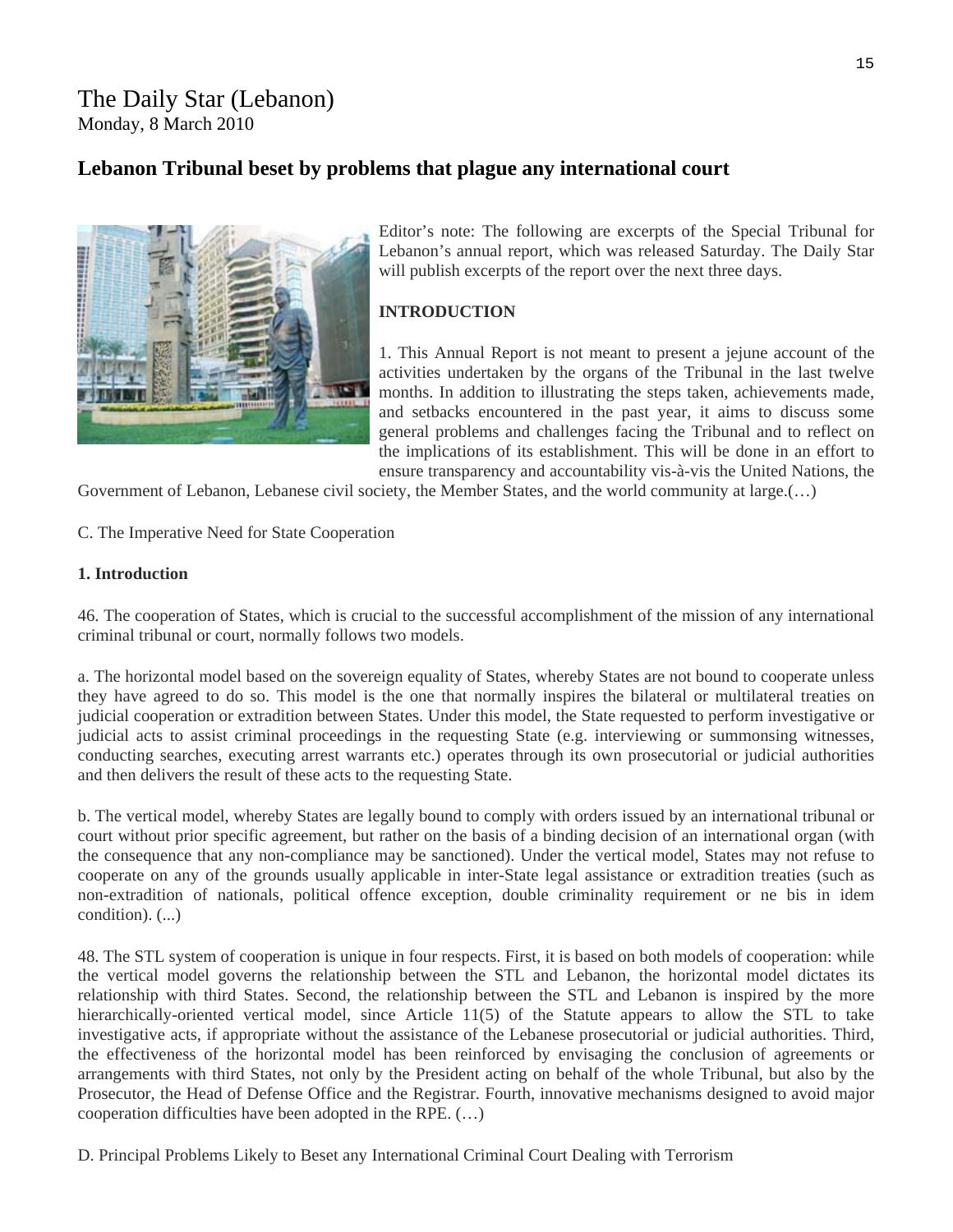58. It may now prove judicious to try to explain the fundamental reasons for the protracted investigations of the Tribunal's OTP into the terrorist crimes falling under the Tribunal's jurisdiction, and also to show how the STL must face both the problems besetting any international criminal tribunal, and those that such a tribunal must come to grips with when it deals with crimes of terrorism.

1. General Problems Plaguing any International Criminal Court or Tribunal

#### **(i) International environment**

59. Let me start by briefly discussing the problems that any international criminal tribunal must cope with.

60. For a Judge used to sitting on a domestic court, being appointed as an international criminal judge may involve a novel and, in some respects, challenging experience. At home he was part of and worked within a complex machinery, the Judiciary. A Ministry of Justice was taking care of financial resources and other administrative matters. Law enforcement agencies at the disposal of the Judiciary accomplished important coercive tasks: execution of judicial orders for the collection of evidence, for searches and seizures, and for summoning or arresting suspects or indictees. In addition, colleagues shared the same legal background, having been trained in the same country, and generally having been brought up in the same cultural milieu. Furthermore, all activities were done in the same language – a language usually shared not just by counsel, prosecutors, judges, but also by witnesses and defendants.

61. As was noted in the past by a witty ICTY judge, once projected onto the international arena some domestic judges feel like astronauts floating in a rarefied atmosphere, with no oxygen. There is no general judiciary proper in the international arena, but only a number of distinct judicial institutions, each living its own life. Each international tribunal normally constitutes a monad, a self-contained unit, disjointed from other courts or tribunals of a similar nature. Each tribunal must look after its own financial resources and their judicious allocation as well as set up its own structure and act in conformity with its own rules of procedure. What is even more striking, international tribunals have no enforcement agencies at their direct disposal. They have no sheriffs, no judicial police, no bailiffs capable of directly enforcing judicial orders. For these purposes, international courts must turn to State authorities and request that they take action – through their own organs – to assist the international courts' officers and investigators. (…)

62. For international criminal tribunals State co-operation is therefore crucial to the effectiveness of the judicial process. Often, it is only national authorities (or, under certain circumstances, international organizations) which can enforce decisions, orders, and requests issued by international criminal tribunals. Admittedly, generally speaking this need for State cooperation holds true for all international institutions, which always need the support of governments to be able to operate. International criminal courts, however, are much more in need of this type of support, and need it more urgently, because their action has a direct impact on the human rights of individuals residing on the territory of sovereign States and subject to their jurisdiction. Indeed, international courts have the authority to charge those individuals with international crimes, to bring them to trial and, if such individuals are convicted, to order that they serve sentences of imprisonment. It is therefore imperative that, in order to allow international tribunals to carry out functions that impact so heavily on fundamental human rights, States – which have created such tribunals in the first place – lend them their swift and effective assistance. (...)

#### **(ii) The international investigative process**

64. Conducting investigations into core international crimes and terrorism poses challenges that are different than those faced in domestic investigations. In many instances, international investigators are not on the scene until weeks, months or even years after the crimes have been committed. Time is the enemy of all investigations, since the passage of time often means that evidence is no longer available; memories have gone stale; witnesses have died or are no longer traceable. Moreover, there are often language barriers to be overcome, since quite often the investigator does not speak the same language as the victims or witnesses. Even when the investigator and witness speak a common language, cultural barriers may hinder clear communication.

65. In this regard, I need to point out that the Tribunal only started working in early March 2009. While the United Nations International Independent Investigative Commission (UNIIIC or Commission) was established on 7 April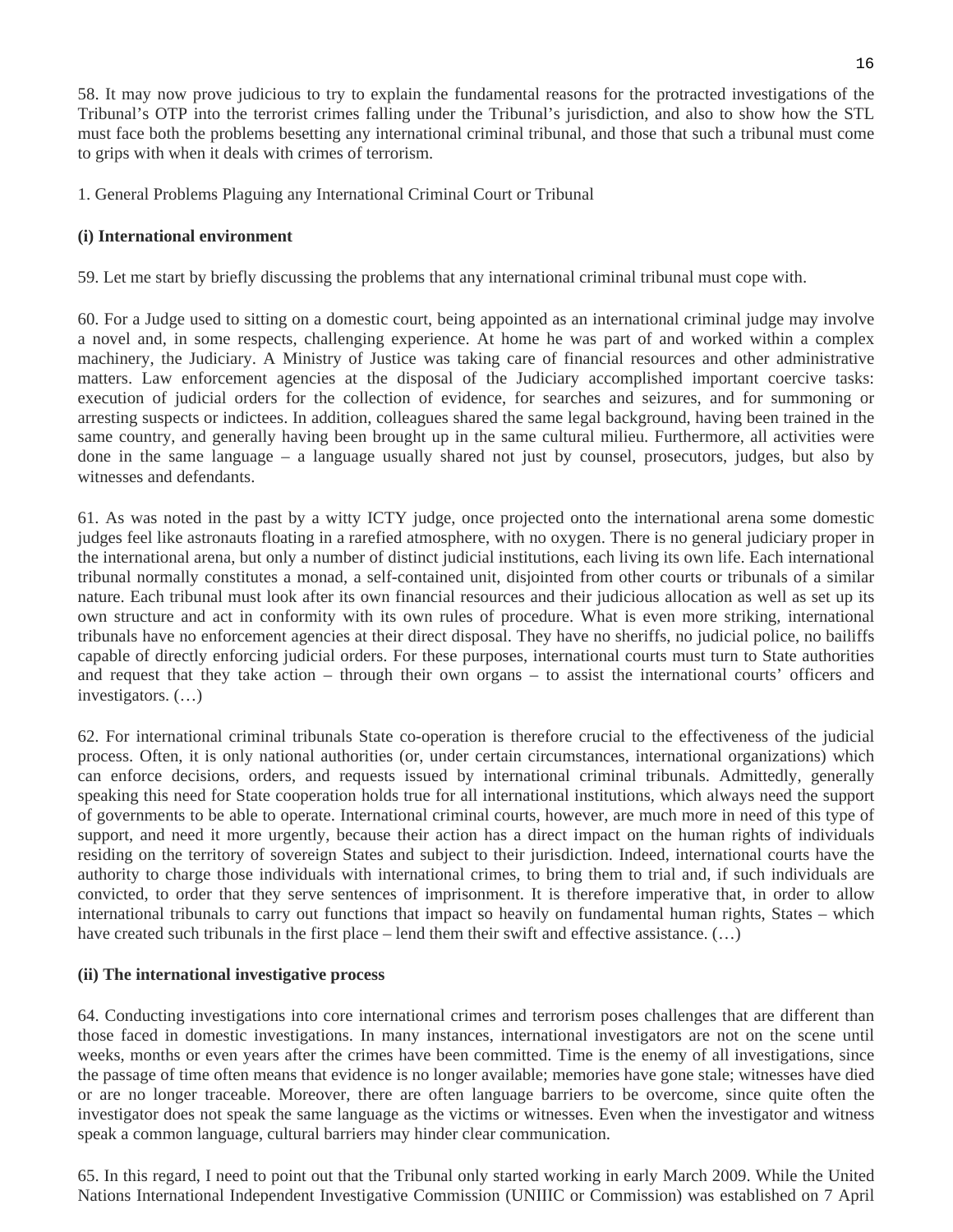2005 pursuant to Resolution 1595 (2005), the mandate of this Commission was to assist the Lebanese authorities in their investigation and to help identify the perpetrators, sponsors, organizers, and accomplices; to this end, the Commission was, among other things, requested "to collect any additional information and evidence" pertaining to the terrorist act. This task – carried out pursuant to procedures that are not those typical of an international judicial process – was therefore different from that of the STL Prosecutor as an organ of the Tribunal and therefore subjected to the RPE adopted by the Judges. While the material gathered by Lebanese authorities and by the UNIIIC can be used as evidence before the Tribunal, "its admissibility shall be decided by the Chambers pursuant to international standards on collection of evidence. The weight to be given to any such evidence shall be determined by the Chambers" (Article 19 of the STL Statute).

66. It should be added that, whether or not the activity of an international criminal tribunal is preceded by the gathering of information and evidence by a commission of inquiry, normally collection of evidence that stands up to the strict criteria proper for international criminal trials is a complex and time-consuming process. As a rule, at least two or three years elapse between the beginning of criminal investigations proper by an international Tribunal's Prosecution and the initiation of trial proceedings. (…)

#### **(iii) Length of international proceedings**

67. Yet another serious problem is the length of international criminal proceedings. This results from various factors and I will only touch upon some of them here.

68. First is undoubtedly the complexity of international cases. Compared to an average case in national courts, international criminal proceedings deal with more complex legal and factual issues. True, there are also very complex proceedings at the national level (e.g. mafia and other organized crime cases); however, this level of complexity is the rule in international criminal proceedings. In addition, the complexity is also influenced by the fact that international tribunals must rely on national authorities and must strive to overcome the reluctance of some States to cooperate fully.

69. Second, I would point to some aspects of the dominant adversarial system which, by requiring that all the evidence be elicited orally through examination and cross-examination, renders proceedings protracted – although the system also appears under certain circumstances better suited to protect the fundamental rights of the accused. On the contrary, in many inquisitorial systems the evidence is selected beforehand by the investigating judge as an impartial judicial authority present during the investigation and pre-trial phases of the proceedings. However, one should not generalize too much: the experience of the ECCC, based on a system closely resembling the traditional French one, shows that the inquisitorial system may also result in lengthy proceedings. In the first case before the ECCC, after a lengthy and confidential investigation procedure, the trial has also taken a long time, mainly because of the perceived need to hear most of the evidence again in the public forum of a trial. The advantage of the civil law system regarding efficiency at trial was thus lost. The system at the ECCC appears to have combined the long pre-trial phase typical of inquisitorial systems with the long trial phase often needed in adversarial proceedings.

70. Third, one should also mention language problems. At the national level, proceedings are normally conducted in only one language, whereas before international courts this occurs in at least two, and possibly in three or more languages. This has the consequence that documents, exhibits and pleadings need to be translated into all these languages. Moreover, interpretation is needed in the courtroom: even with simultaneous interpretation, the length of the proceedings is clearly affected and the need for clarifications and corrections – required due to the precision needed in criminal proceedings – further aggravates the problem.

2. Problems Specific to an International Tribunal Dealing with Terrorism

#### **(i) Problems relating to the investigation of crimes of terrorism**

71. The best way of illustrating the specific difficulties for an international criminal court to investigate crimes of terrorism resides perhaps in briefly comparing them with the difficulties faced by international courts when investigating other categories of international crimes, namely war crimes, crimes against humanity and genocide (so-called international "core crimes"). We can discern many differences between investigations concerning the three classes of crimes, on the one hand, and those concerning terrorism, on the other. Such differences relate to (i)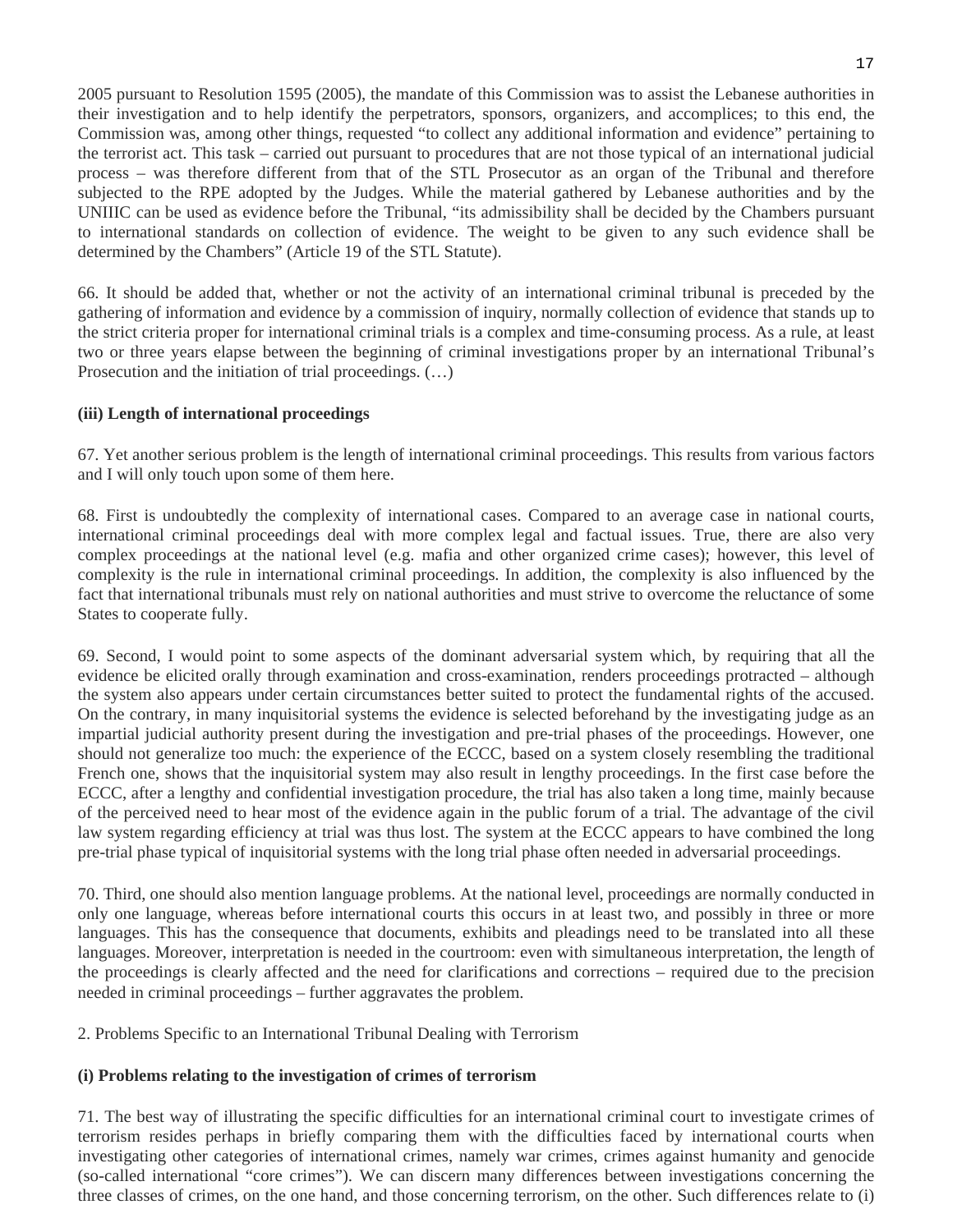the target of the investigations, (ii) the context of the crime, (iii) the purpose of the crime, and (iv) the territorial dimension of the crime. The observations that follow are based on discussions held with national prosecutors and investigating judges specializing in terrorism. They are general in nature, referring to various kinds of terrorism, without any specific reference to the subject-matter jurisdiction of the STL.

72. Turning first to the target of the investigations, international core crimes are often perpetrated by military units or paramilitary groups, or by groups of individuals enjoying their support; they are often masterminded by political or military leaders. In other words, those crimes are physically committed by members of the armed forces, the police, or other State officials (including persons acting under colour of law, even in insurgent groups or other quasi-State situations), or at least with their assistance, support or acquiescence. These units or groups can be fairly easily identified, for they are part of an apparatus and normally act in broad daylight, sometimes in uniform. Even in the case of paramilitary groups, they are often organized and financed by "official" groups or institutions. Victims of their crimes (murder, rape, torture, killing of civilians, etc.) and other witnesses are normally able to provide testimonial evidence on the events surrounding the crimes, thereby assisting in the identification of the alleged culprits. In addition, there is often documentary evidence in the form of orders or directions under which these groups acted. Perpetrators, including both co-conspirators and lower level soldiers or police, will often provide evidence as to such orders as well as plans that were followed. These "insider witnesses" have good reasons for providing such evidence, as their cooperation often results in lower sentences. Moreover, after the end of the hostilities, many participants in these groups are less committed to the cause that motivated their involvement in the conflict and the crimes. In other cases, they are simply criminals who acted opportunistically in the first place and are willing to seize the opportunity to provide evidence in consideration of a more lenient sentence.

73. In contrast, the authors of terrorist crimes generally make up small and secretive cells, which sometimes act in a clandestine fashion. Hence, it is extremely difficult to identify the perpetrators of a specific crime. Even when, by chance, the crime site was under video-camera surveillance, and therefore the images of the attackers can be obtained, this may prove of little help, because those perpetrators may have killed themselves in perpetrating the attack. The network behind a specific terrorist attack, therefore, can be very difficult to identify.

74. It is also worth noting that in war crimes cases, the basic structure of regular forces or paramilitary groups is often well known to experts in military and political affairs. In contrast, in terrorism cases, while the cell structure noted above is frequently employed, the way in which different organizations operate and work varies considerably. Hence, without access to one or more insider witnesses, or highly specialized expert witnesses, the investigative process may well be much more difficult than in a war crimes case.

75. Moreover, individuals engaging in terrorist activities and their supporters are generally bound by strong ideological or religious beliefs which, even if they can be identified and arrested, makes it extremely difficult to obtain information, much less admissible evidence, from them. In addition, members of terrorist groups are often loath to disclose information on the terrorist network lest they be immediately killed or subjected to other serious retaliatory measures by other members of the group. Thus, in the case of crimes of terrorism, access to potential "insider witnesses" is much more limited than in war crimes cases. Without such insiders, it is much more difficult for an investigator to piece together the evidence but also, more importantly, to identify potential suspects or perpetrators. In the war crimes context, particularly in leadership cases, "insider witnesses" have proven critical in providing a roadmap as to how the crimes were committed and who committed them. While the evidence of "insiders" is equally important in terrorist cases, they may be more difficult to cultivate due in part to the ideological commitment of the perpetrators and their network of supporters. One of the features of terrorist groups is that it is known that they are likely to kill prospective witnesses and defectors. This naturally leads potential "insiders" to be reluctant to cooperate.

76. However, an important point should be stressed. Terrorist cases are often built on circumstantial evidence, which is often more powerful than direct evidence. The individual rings of metal used in producing chain mail armor are not, in and of themselves, strong. But when hundreds of such rings are linked together, the armor can be impenetrable. Circumstantial cases are the same. By linking the various evidentiary threads together, the Prosecution can put forward a case that is much stronger than one based solely on direct evidence, such as eyewitness accounts.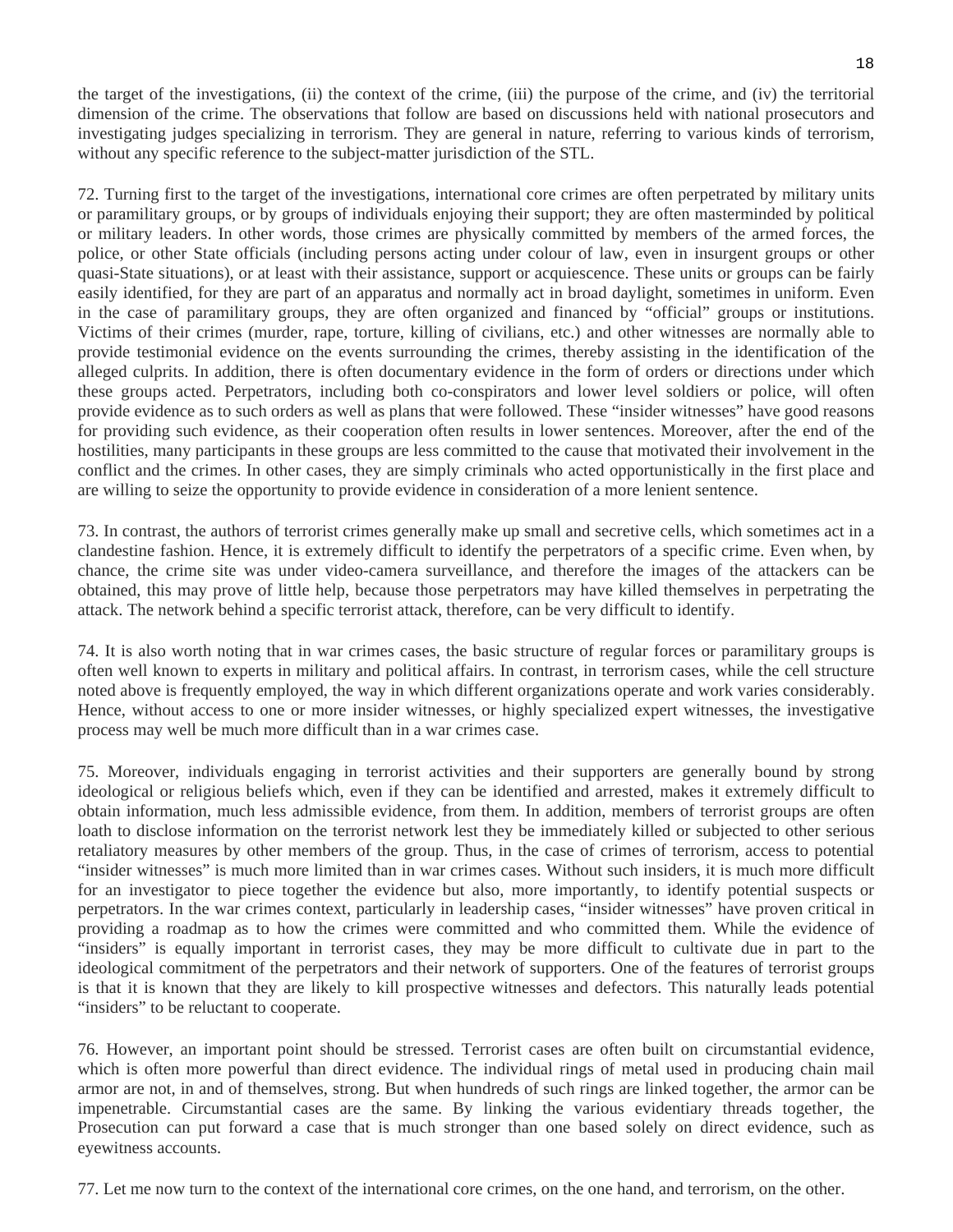78. Core crimes are normally perpetrated in situations of armed conflict, periods of dramatic social unrest, or when the authorities of a State have collapsed. While this exacerbates certain problems associated with the gathering of evidence (due to a breakdown in the legal and social order), the role of the international tribunal is at least clear: to act because the State is unable (or unwilling) to take the matter into its own hands. In contrast, crimes of terrorism often occur in States with functioning social systems and institutional infrastructure. This may create difficulties in coordinating the existing functioning institutions of the State, on the one hand, with the international tribunal called to adjudicate the matter, on the other.

79. The context of terrorism cases as opposed to "core crimes" cases, furthermore, creates serious security problems for investigators and other authorities dealing with the preparation and trial of the case. Due to the nature of terrorism crimes … and of the persons generally associated with terrorist groups, investigative steps must be pursued in an extremely delicate environment amidst real dangers for staff and their contacts.

80. Let me now underscore the difference between the purpose of the various classes of international crimes and terrorism. War crimes are acts which flout international legal standards imposing restraints on combatants in how they conduct warfare and against whom they may lawfully do so. Crimes against humanity (such as extermination, torture, rape, persecution and deportation), if committed in time of war, are often perpetrated with the same goal of attacking persons not taking an active part in the hostilities, plus (both in time of war and peace) the intent to humiliate, demean or provoke suffering in certain groups of persons (ethnic or religious groups, women, etc.). Genocide is grounded in the intent to destroy a whole national, ethnic, racial or religious group, or at least a part thereof.

81. In contrast, terrorism generally aims to disrupt State structures (or those of an international organization) or to force State (or international) authorities to undertake certain conduct. The killing of individuals is sometimes simply a means of coercing a State (or an international organization) to take some sort of action or to refrain from acting under specific circumstances. In substance, terrorism amounts to an attack against State (or international) authorities, by means of violence against life or property, whereas in the case of international core crimes the target of the attack is one or more individuals or groups.

82. There are also important differences in terms of the territorial dimension of the core international crimes and terrorism. In the case of war crimes, crimes against humanity and genocide, as a rule the offence is perpetrated in the territory of one State: for example, murder, rape or deportation of civilians of the States of the former Yugoslavia, genocide in Rwanda, crimes against humanity in Sierra Leone, and so on. Even when crimes are committed within the context of an international armed conflict between two or more States, normally the locus of the offence is well defined. At most, there may be a dislocation between the defendants – who participated in a joint criminal enterprise to commit the crimes or who issued orders to engage in atrocities in an enemy State – and the actual perpetrators who physically carried out the massacres there.

83. In contrast, crimes of terrorism very often involve transnational elements. A person may join a terrorist cell in one country, travel to another country to be trained in terrorist techniques, and then return to his country of residence to recruit other persons. Subsequently, he may then travel to yet a different country, where the attack is then carried out.

84. In this context, the investigation of such crimes is more difficult and can be impeded because the criminals, and therefore the crimes, cross multiple international boundaries. The consequence is that, besides the complexities explored above, the information (and the witnesses themselves) are located in a variety of different Countries and are thus more difficult to trace. Moreover, key acts that are critical to understanding, investigating or proving the relevant crimes take place in Countries that may be unwilling to cooperate with an investigation or simply unable to provide assistance due to lack of infrastructure or territorial control. While war crimes investigations face some of the same issues, the difficulty in obtaining information on such a global scale is of a magnitude not generally seen in the war crimes context.

85. It should be added that the financing of terrorism, which is a crime per se under international law and in many Countries, covers two distinct aspects: the financing of terrorist attacks and the financing of terrorist networks, including recruitment and promotion of terrorist causes. The small sums of money which may be needed to carry out terrorist attacks means that it may never be possible to dry up terrorist access to financing.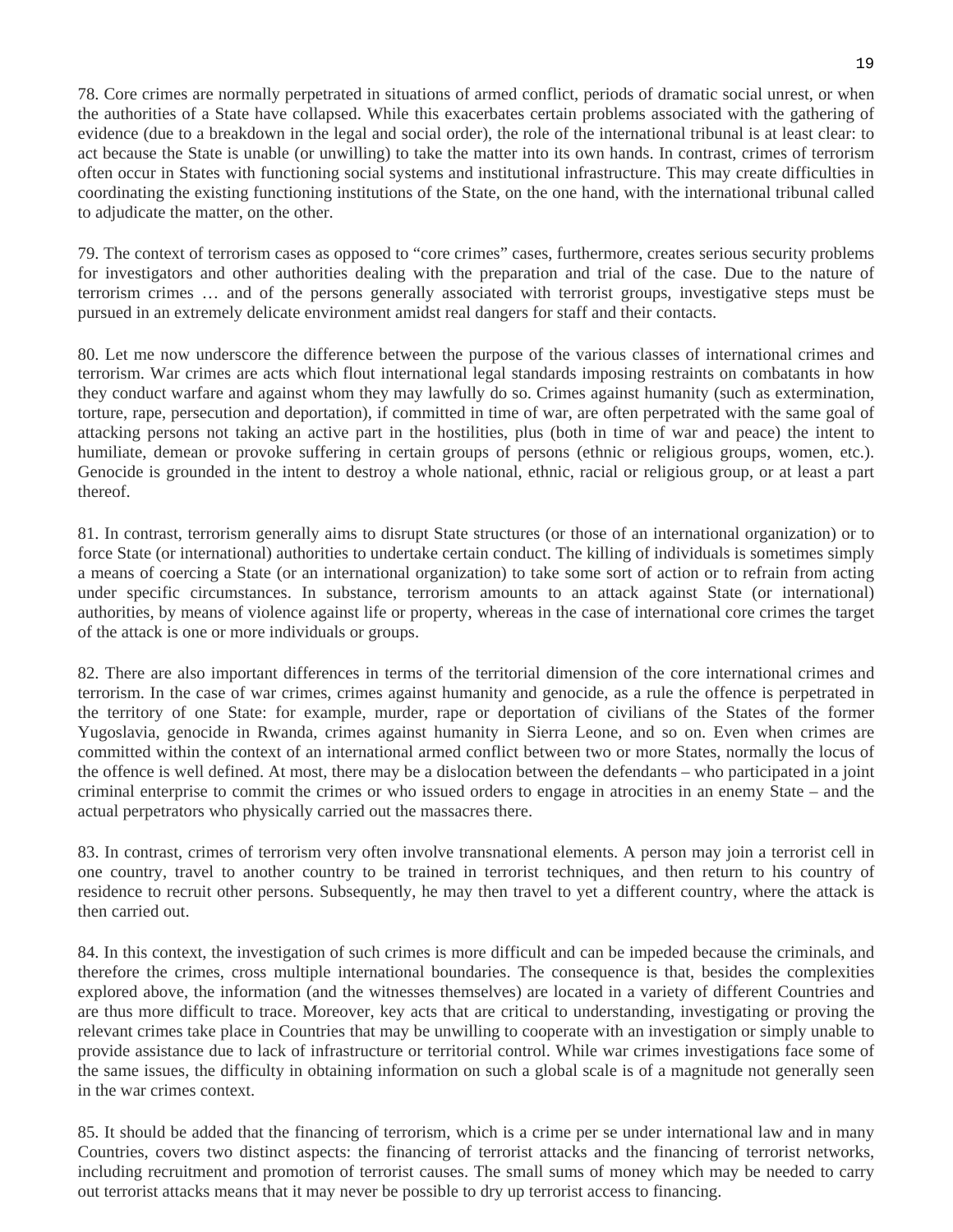## Lubanga Trial Website (The Hague) Saturday, 6 March 2010

### **Congo-Kinshasa: Two Testify As Lubanga Defense Reels Off Complaints**

#### Wairagala Wakabi

The Thomas Lubanga defense this week called two witnesses, but the highlight of the trial was the string of complaints made by the defense lawyers against the prosecution, as well as court reporters and translators.

Specifically, the defense protested that despite various interventions by judges, prosecutors were still failing to honor their disclosure obligations. Additionally, Mr. Lubanga's lawyers reported that there were serious errors in the court reporting and translations, which they said jeopardized the quality of testimonies made in court.

But it was not these issues that prompted an early adjournment to the hearings on Friday. Instead, it was the realization by prosecutors that the defense had not disclosed some crucial information about the current witness.

The witness, who gave his age as 25 years old, had told the trial that he was a former soldier in the Union of Congolese Patriots (UPC), the group which prosecutors at the International Criminal Court (ICC) claim was led by Mr. Lubanga. Prosecutors told judges that the defense had withheld this fact from them, and they therefore were not ready to cross-examine this witness about certain aspects of his testimony.

Judge Adrian Fulford allowed the prosecution's application for more time to prepare their crossexamination of the witness, but pointed out that judges were concerned that such requests could lead to unacceptable delays to the trial.

From the way testimony by this witness had progressed, it appeared that the defense had failed to inform the prosecution that he was a former UPC soldier.

Moments before this witness – the seventh called by the defense – took the witness stand, the defense had complained that the prosecution were not honoring their obligations to disclose certain information they held about both defense and prosecution witnesses.

Defense lawyer Jean-Marie Biju-Duval reported that on February 26, 2010, the defense received two documents related to three prosecution witnesses which were relevant to a defense witness who had just testified. Mr. Biju-Duval said the prosecution had been in possession of these documents since 2005. This information should therefore have been disclosed to the defense before the prosecution witnesses testified to allow the defense to question them more precisely, he said.

Mr. Biju-Duval related a second instance in which the prosecution had reportedly failed to honor their disclosure obligations. During the cross-examination of Witness 26 earlier in the week, he said, the defense got the impression that prosecutors were in possession of documents that were unknown to the defense.

The question then was whether or not the prosecution had the obligation to disclose all the information and the documents they planned to use in their cross-examination, argued Mr. Biju-Duval.

Judges gave prosecutors up to March 11, 2010 to provide a written response to the defense complaints.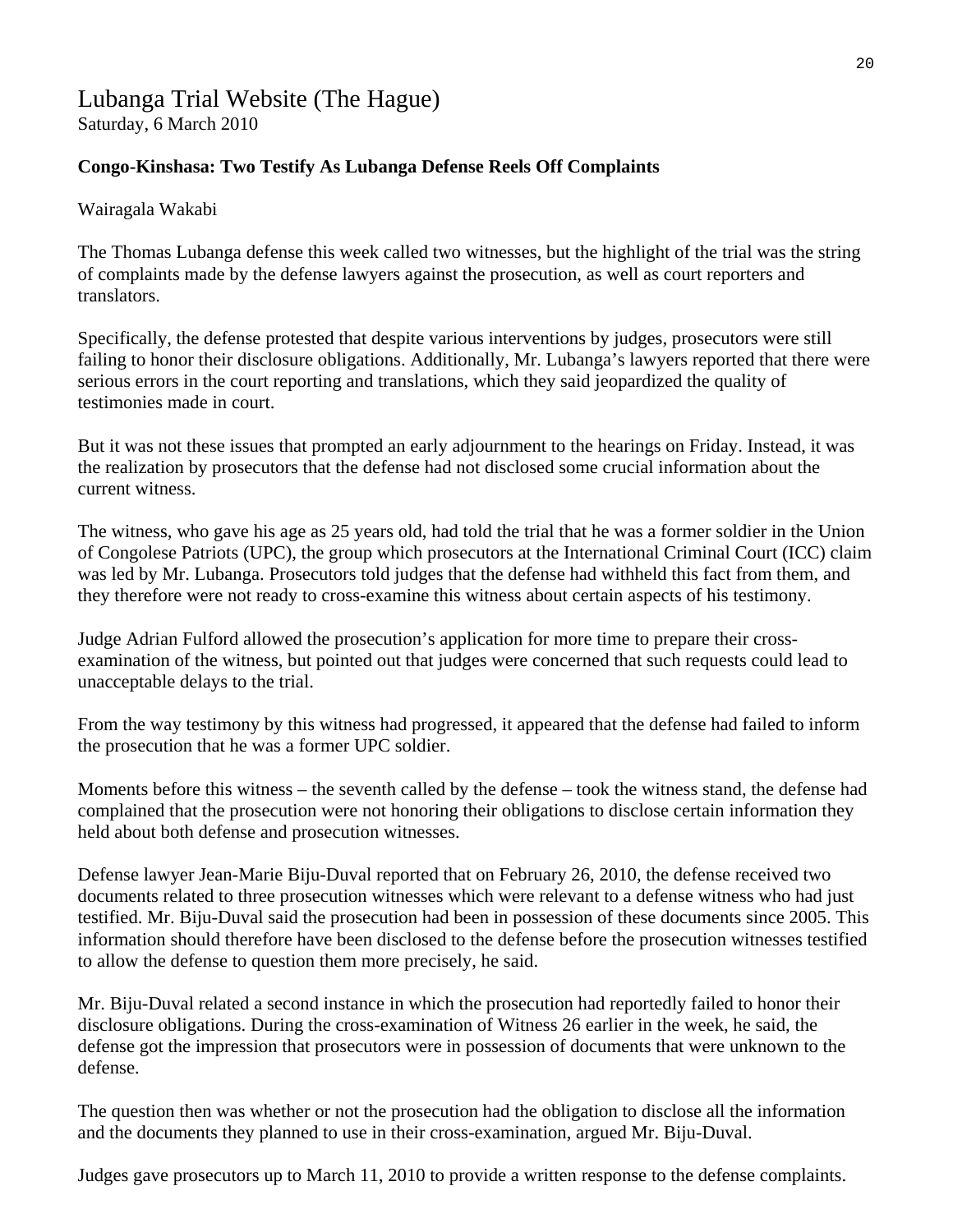Lubanga's lawyers then told judges that it appeared that the defense team for Germain Katanga, another Congolese on trial at the ICC, had been given more information relating to four witnesses common to the two trials relative to what Lubanga's team had received.

Prosecutors disputed this claim. Judge Fulford agreed with prosecutors, pointing out that, in fact, greater disclosure had been made to the Lubanga's defense compared to Katanga's.

Meanwhile, the first witnesses that testified this week said he was a member of the UPC and he identified some of the former UPC leaders in pictures showed to him by prosecutors. He said the photographs showed the UPC leaders wearing Ugandan army uniforms. The person he identified as Thomas Lubanga was not wearing military fatigues.

The UPC's fighters were at one time trained and armed by Ugandan soldiers who were in Congo between 1997 and 2003.

The witness, who testified with face and voice distortion, also identified Bosco Ntaganda and Floribert Kisembo. According to prosecutors at the ICC, Mr. Ntaganda was the deputy chief of staff of the Patriotic Forces for the Liberation of Congo (FPLC), an armed group that used child soldiers during 2002 and 2003. Although the ICC unveiled an arrest warrant for Mr. Ntaganda in April 2008, he remains at large in the DRC. Mr. Kisembo is said to have been the chief of staff of the FPLC.

The ICC prosecutors claim Lubanga was the commander-in-chief of the FPLC, and has charged him with the war crimes of enlisting, conscripting and using child soldiers in armed conflict.

The prosecution's Olivia Struyven asked the witness whether he knew when the pictures were taken, and he replied that he did not. He also said he did not know where the photographs were taken from, but added, "It seems like the office in Mandro [village] that was burned up". He did not elaborate on what the office was and who had set it on fire.

"If I suggest the picture was taken before the mutiny, before people [UPC fighters] were taken to Kyankwanzi and Jinja [military training camps in Uganda] would it change your testimony?" the prosecutor asked.

"I do not have any additional information," said the witness, who went on to give most of his testimony in closed session.

The case resumes on today.